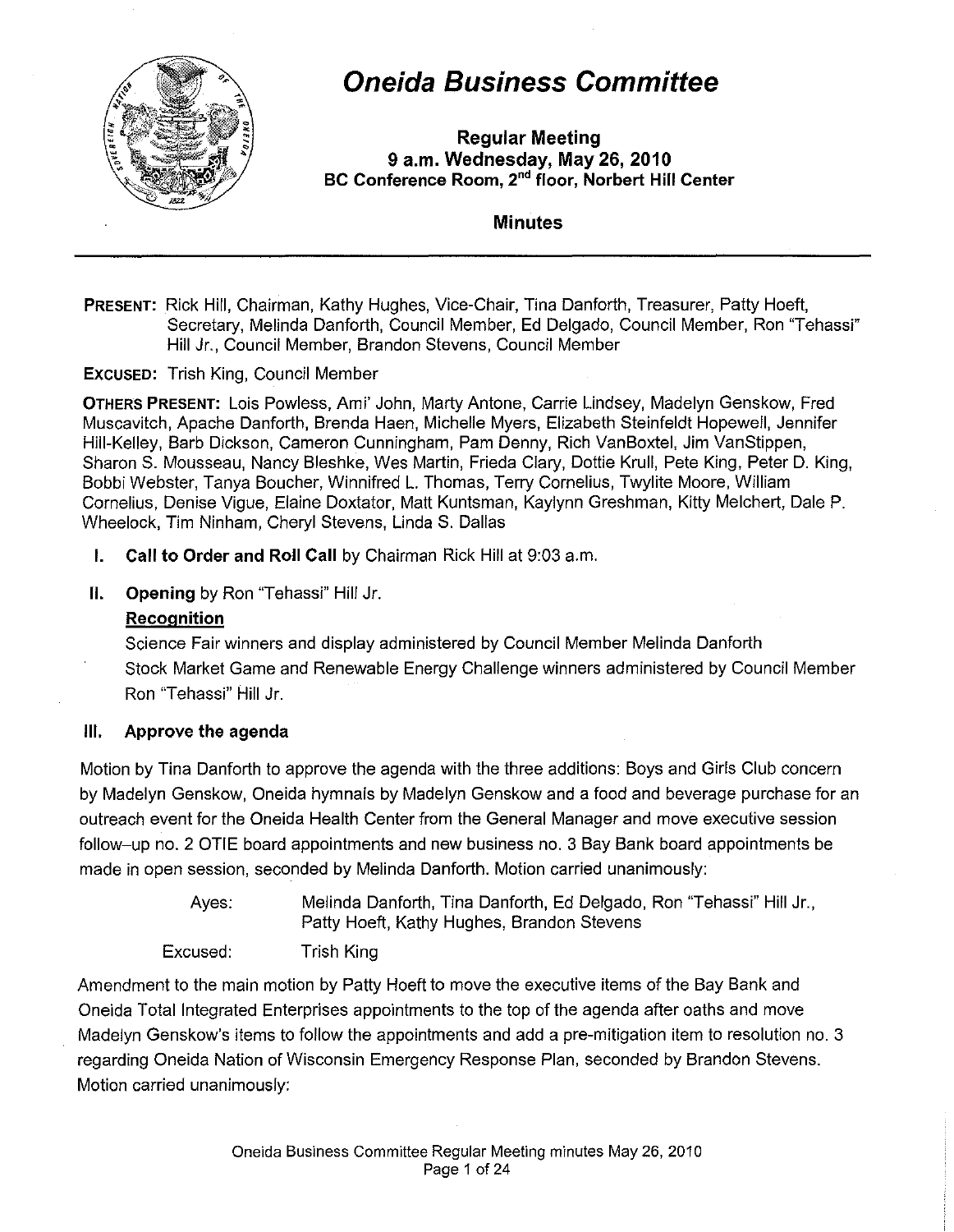Ayes: Melinda Danforth, Tina Danforth, Ed Delgado, Ron "Tehassi" Hill Jr., Patty Hoeft, Kathy Hughes, Brandon Stevens

Excused: Trish King

### IV. Oaths of Office

**Election Board Alternates** administered by Patty Hoeft

| Brian Bealieu not present | Elizabeth (Steinfeldt) Hopewell |
|---------------------------|---------------------------------|
| Denise Vigue              | Teresa Schuman not present      |

### **Personnel Commission**

Shannon Powless not present

### V. Minutes to be approved

### **1. May 12 Business Committee minutes**

Motion by Tina Danforth to approve the May 12 Business Committee minutes, seconded by Patty Hoeft. Motion carried with two abstentions:

| Aves:      | Tina Danforth, Ed Delgado, Patty Hoeft, Kathy Hughes, Brandon Stevens |
|------------|-----------------------------------------------------------------------|
| Abstained: | Melinda Danforth, Ron "Tehassi" Hill Jr.                              |
| Excused:   | Trish King                                                            |

### VI. Resolutions

**1. Dept. of HHS!IHS Office of Clinical and Preventive Services, Elder Care Initiative Long Term Care Grant Program FY2010-2012** 

Sponsor: Debbie Thundercloud

Motion by Kathy Hughes to adopt resolution 05-26-10-A Department of HHS/HIS Office of Clinical and Preventive Services, Elder Care Initiative Long Term Care Grant Program FY2010-2012, seconded by Melinda Danforth. Motion carried unanimously:

> Ayes: Melinda Danforth, Tina Danforth, Ed Delgado, Ron "Tehassi" Hill Jr., Patty Hoeft, Kathy Hughes, Brandon Stevens

Excused: Trish King

### **2. Natural Resource Damage Assessment Trustee Resolution**

Sponsor: Ron "Tehassi" Hill Jr.

Motion by Melinda Danforth to adopt resolution 05-26-10-B Natural Resource Damage Assessment Trustee Resolution, seconded by Patty Hoeft. Motion carried with one abstention:

> Ayes: Melinda Danforth, Tina Danforth, Ed Delgado, Patty Hoeft, Kathy Hughes, Brandon Stevens

Abstained: Ron "Tehassi" Hill Jr.

Excused: Trish King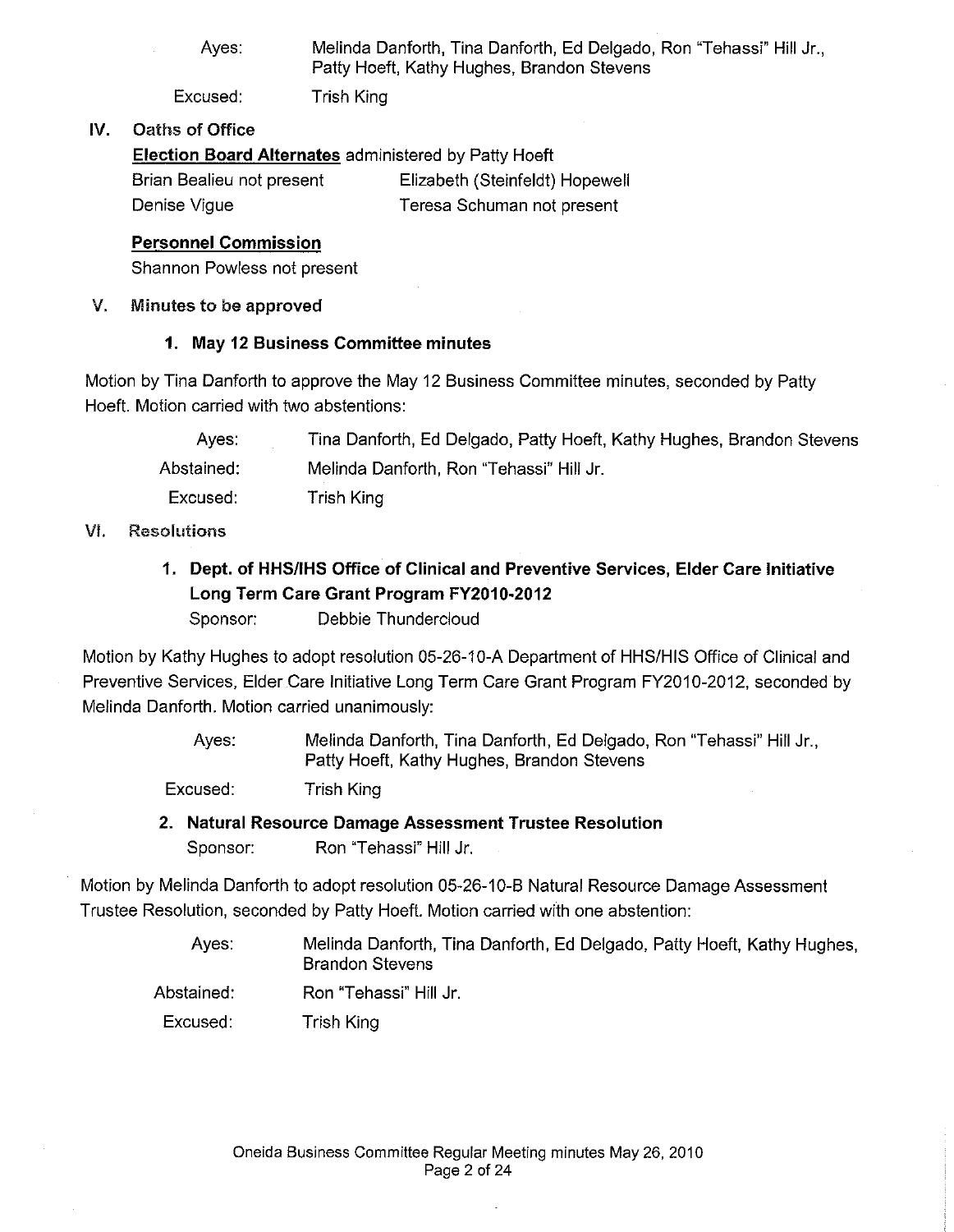#### **3. Oneida Nation of WI Emergency Response Plan**

Sponsor: Debbie Thundercloud/Marty Antone **Excerpt from May 12:** Motion by Patty Hoeft to defer the Emergency management organization concerns to the May 26 Business Committee meeting, seconded by Trish King. Motion carried unanimously.

Motion by Kathy Hughes to adopt resolution 05-26-10-C Oneida Nation of WI Emergency Response Plan, seconded by Tina Danforth. Motion carried unanimously:

> Ayes: Melinda Danforth, Tina Danforth, Ed Delgado, Ron "Tehassi" Hill Jr., Patty Hoeft, Kathy Hughes, Brandon Stevens

Excused: Trish King

Amendment to the main motion to resolution by Melinda Danforth to change "Nation" to 'Tribe", seconded by Kathy Hughes. Motion carried unanimously:

> Ayes: Excused: Melinda Danforth, Tina Danforth, Ed Delgado, Ron "Tehassi" Hill Jr., Patty Hoeft, Kathy Hughes, Brandon Stevens Trish King

Motion by Kathy Hughes approve the Pre-Disaster Mitigation Plan with the understanding of the time lines are within reasonable time and to adopt resolution 05-26-10-D Oneida Tribe of Wisconsin 2010- 2015 Multi-Hazards Mitigation Plan, seconded by Ed Delgado. Motion carried unanimously:

> Ayes: Melinda Danforth, Tina Danforth, Ed Delgado, Ron "Tehassi" Hill Jr., Patty Hoeft, Kathy Hughes, Brandon Stevens

Excused: Trish King

### **4. Fireworks Display for Taste of Oneida 2010**

Sponsor: Debbie Thundercloud

Motion by Ed Delgado to adopt resolution 05-26-10-E Fireworks Display for Taste of Oneida 2010, seconded by Melinda Danforth. Motion carried unanimously:

> Ayes: Melinda Danforth, Tina Danforth, Ed Delgado, Ron "Tehassi" Hill Jr., Patty Hoeft, Kathy Hughes, Brandon Stevens

Excused: Trish King

**5. Dept. of HHS-IHS Office of Clinical and Preventive Services, Elder Care Initiative Long Term Care Grant Program FY2010-2012** 

Sponsor: Debbie Thundercloud

### **Deleted**

VII. Board, Committee and Commission quarterly reports

**1. Oneida Total Integrated Enterprises** 

Sponsor: Butch Rentmeester

Motion by Tina Danforth to accept the Oneida Total integrated Enterprises quarterly report, seconded by Melinda Danforth. Motion carried unanimously: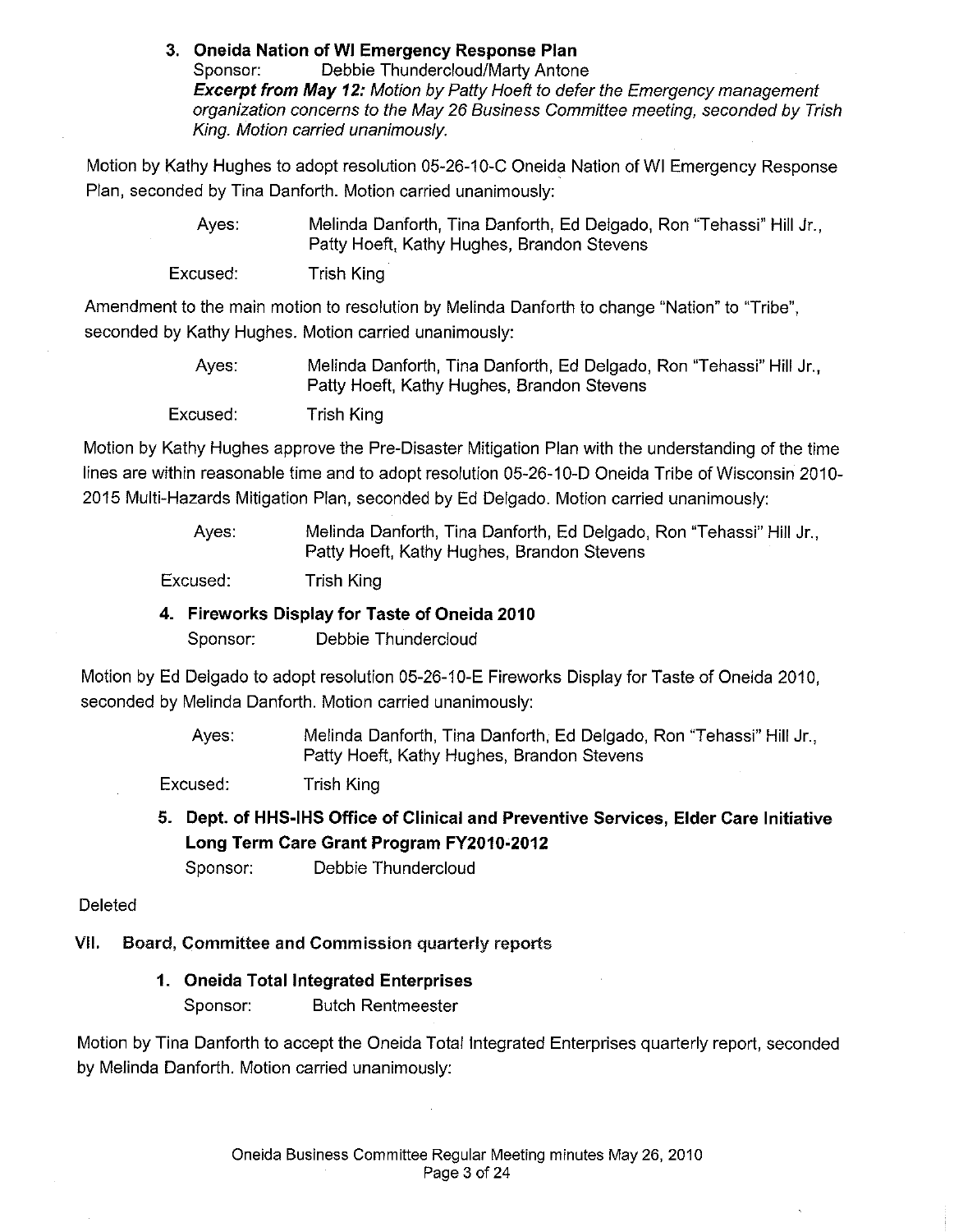Ayes: Melinda Danforth, Tina Danforth, Ed Delgado, Ron "Tehassi" Hill Jr., Patty Hoeft, Kathy Hughes, Brandon Stevens

Excused: Trish King

### **2. Bay Bank Corporation**

Sponsor: John Johnson

Motion by Kathy Hughes to accept the Oneida Bay Bank Corporation quarterly report, seconded by Ed Delgado. Motion carried unanimously:

> Ayes: Melinda Danforth, Tina Danforth, Ed Delgado, Ron "Tehassi" Hill Jr., Patty Hoeft, Kathy Hughes, Brandon Stevens

Excused: Trish King

### **3. Oneida Golf Enterprise Corporation**

Sponsor: Bobbi Webster

Motion by Ed Delgado to accept the Oneida Golf Enterprise Corporation quarterly report, seconded by Ron "Tehassi" Hill Jr. Motion carried unanimously:

> Ayes: Melinda Danforth, Tina Danforth, Ed Delgado, Ron "Tehassi" Hill Jr., Patty Hoeft, Brandon Stevens

Not present: Kathy Hughes

Excused: Trish King

#### **4. Oneida Seven Generations Corporation**

Sponsor: William Cornelius

Motion by Ron "Tehassi" Hill Jr. to accept the Oneida Seven Generations Corporation quarterly report, seconded by Tina Danforth. Motion carried unanimously:

> Ayes: Melinda Danforth, Tina Danforth, Ed Delgado, Ron "Tehassi" Hill Jr., Patty Hoeft, Brandon Stevens

Not present: Kathy Hughes

Excused: Trish King

**5. Airport Hotel Corporation** 

Sponsor: Jim VanStippen

**Excerpt from Feb. 24:** Motion by Trish King to accept the report and request the Airport Hotel Corporation to provide a follow up report regarding their business model opportunities at their next quarterly report, seconded by Kathy Hughes. Motion carried unanimously.

Motion by Ed Delgado to accept the Airport Hotel Corporation quarterly report, seconded by Kathy Hughes. Motion carried unanimously:

Ayes: Not present: Excused: Ed Delgado, Ron "Tehassi" Hill Jr., Patty Hoeft, Kathy Hughes, Brandon Stevens Melinda Danforth, Tina Danforth Trish King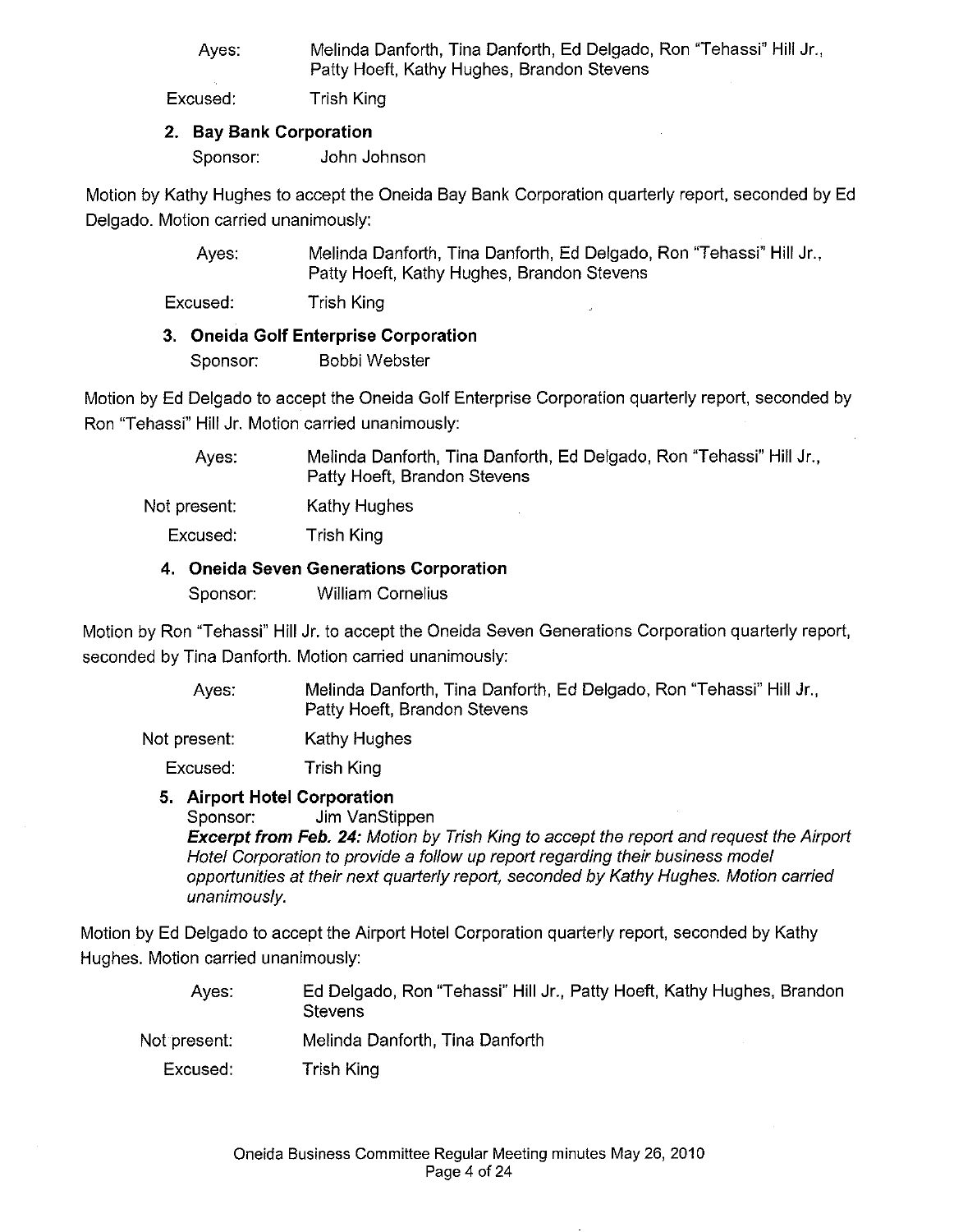### **6. Arts Board**

Sponsor: Kelly Skenandore Holtz

**Excerpt from April 28:** Motion by Patty Hoeft to defer the Arts Board quarterly report to the May 12 Business Committee meeting, seconded by Kathy Hughes. Motion carried with one abstention.

**Excerpt from May 12:** Motion by Ed Delgado to defer the Arts Board quarterly report to the May 26 Business Committee meeting, seconded by Patty Hoeft. Motion carried unanimously.

Motion by Kathy Hughes to defer the Arts Board report to the next meeting. Motion failed due to lack of second.

Motion by Ed Delgado to accept the Arts Board quarterly report, seconded by Patty Hoeft. Motion carried unanimously:

Ayes: Not present: Excused: Ed Delgado, Ron ''Tehassi" Hill Jr., Patty Hoeft, Kathy Hughes, Brandon **Stevens** Melinda Danforth, Tina Danforth Trish King

### VIII. Standing Committees

### **A. Legislative Operating Committee**

### **1. May 5 LOG minutes**

Sponsor: Trish King

Motion by Patty Hoeft to accept the May 5 Legislative Operating Committee minutes, seconded by Ron "Tehassi" Hill Jr. Motion carried unanimously:

Ayes: Not present: Excused: Ed Delgado, Ron "Tehassi" Hill Jr., Patty Hoeft, Kathy Hughes, Brandon **Stevens** Melinda Danforth, Tina Danforth Trish King

### **2. Judiciary public hearing July 29, 2010**

Sponsor: Trish King

Motion by Patty Hoeft to approve July 29, 2010 as the public hearing date on the proposed Judiciary Act, seconded by Ron "Tehassi" Hill Jr. Motion carried with one opposed:

> Ayes: Ron "Tehassi" Hill Jr., Patty Hoeft, Kathy Hughes, Brandon Stevens

Opposed: Ed Delgado

Not present: Melinda Danforth,Tina Danforth

Excused: Trish King

### 3. **Forward Judiciary to July 5 GTC as FYI**

Sponsor: Trish King

Motion by Patty Hoeft to approve to forward the Judiciary Act to the July 5 General Tribal Council meeting as information only, seconded by Ron "Tehassi" Hill Jr. Motion carried with one opposed: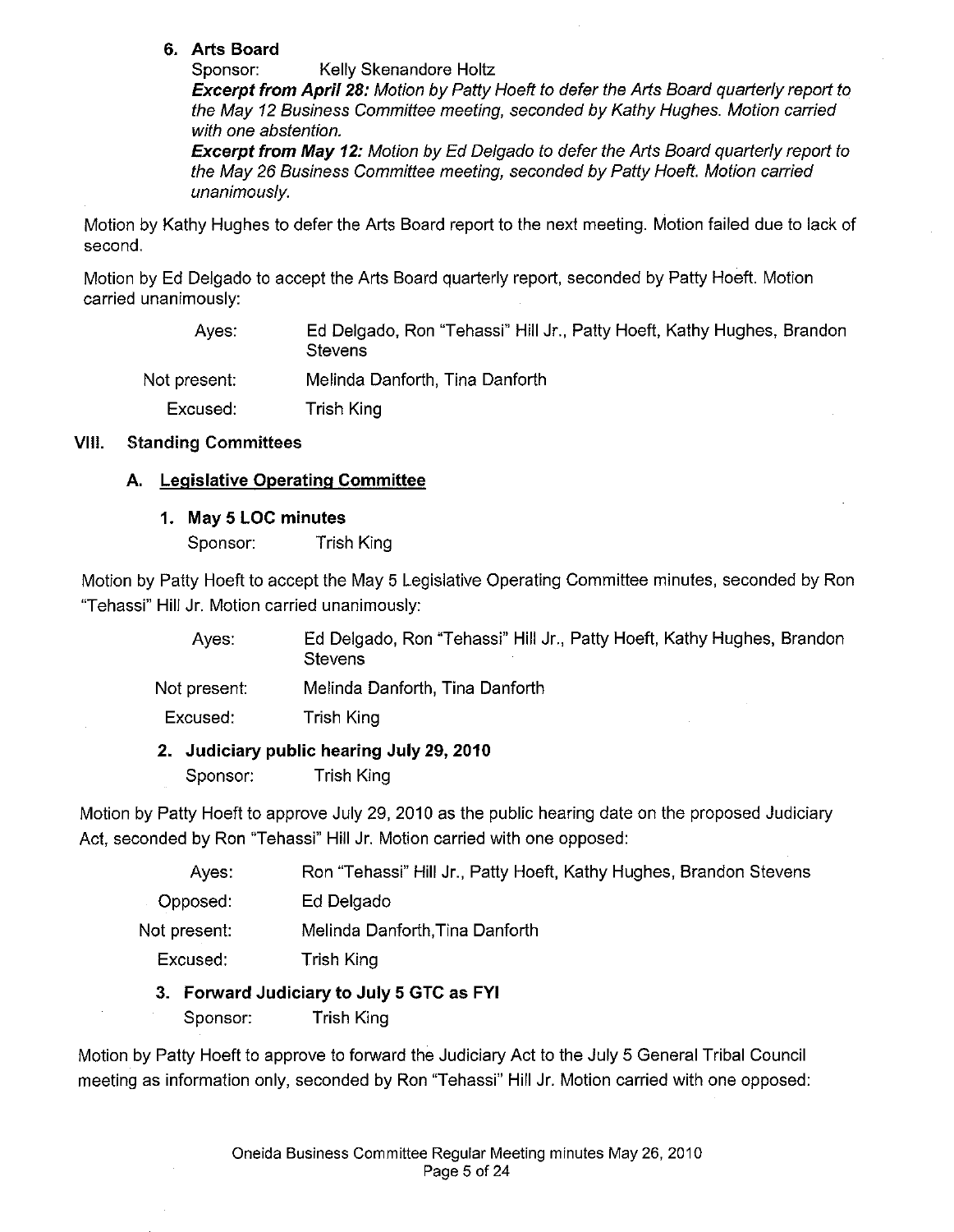- Ayes: Opposed: Not present: Excused: Ron "Tehassi" Hill Jr., Patty Hoeft, Kathy Hughes, Brandon Stevens Ed Delgado Melinda Danforth, Tina Danforth Trish King
	- **4. Fiscal estimates for the proposed Judiciary and Amendments to the constitution**  Sponsor: Trish King

Motion by Patty Hoeft to direct the Finance Office to prepare fiscal estimates for the proposed Judiciary Act and amendments to the Constitution and send to the Legislative Operating Committee Chairperson no later than June 25, 2010, seconded by Ron "Tehassi" Hill Jr. Motion carried unanimously:

| Aves:        | Ed Delgado, Ron "Tehassi" Hill Jr., Patty Hoeft, Kathy Hughes, Brandon<br><b>Stevens</b> |
|--------------|------------------------------------------------------------------------------------------|
| Not present: | Melinda Danforth, Tina Danforth                                                          |
| Excused:     | Trish King                                                                               |

### **B. Finance Committee**

#### **1. May 7 Finance Committee minutes**

Sponsor: Tina Danforth

Motion by Patty Hoeft to accept the May 7 Finance Committee minutes, seconded by Kathy Hughes. Motion carried unanimously:

| Aves:        | Melinda Danforth, Ed Delgado, Ron "Tehassi" Hill Jr., Patty Hoeft, Kathy<br>Hughes, Brandon Stevens |
|--------------|-----------------------------------------------------------------------------------------------------|
| Not present: | Tina Danforth                                                                                       |
| Excused:     | Trish King                                                                                          |

### **2. May 21 Finance Committee minutes**

Sponsor: Tina Danforth

Motion by Patty Hoeft to accept the May 21 Finance Committee minutes, seconded by Ron "Tehassi" Hill Jr. Motion carried with one abstention:

| Ayes:        | Ed Delgado, Ron "Tehassi" Hill Jr., Patty Hoeft, Kathy Hughes, Brandon<br><b>Stevens</b> |
|--------------|------------------------------------------------------------------------------------------|
| Abstained:   | Melinda Danforth                                                                         |
| Not present: | Tina Danforth                                                                            |
| Excused:     | Trish King                                                                               |

### **IX.** General **Tribal Council**

**1. Petitioner Cathy L. Metoxen: Implementation and expenditures of any and all funds for the budget for FY2011 and every fiscal year to follow** 

Sponsor: Patty Hoeft **Excerpt from April 14:** Motion by Ed Delgado that the Business Committee meet with the petitioner to discuss that petition and the Business Committee meet with the other petitioner regarding the stipends and we have some dialogue here and after that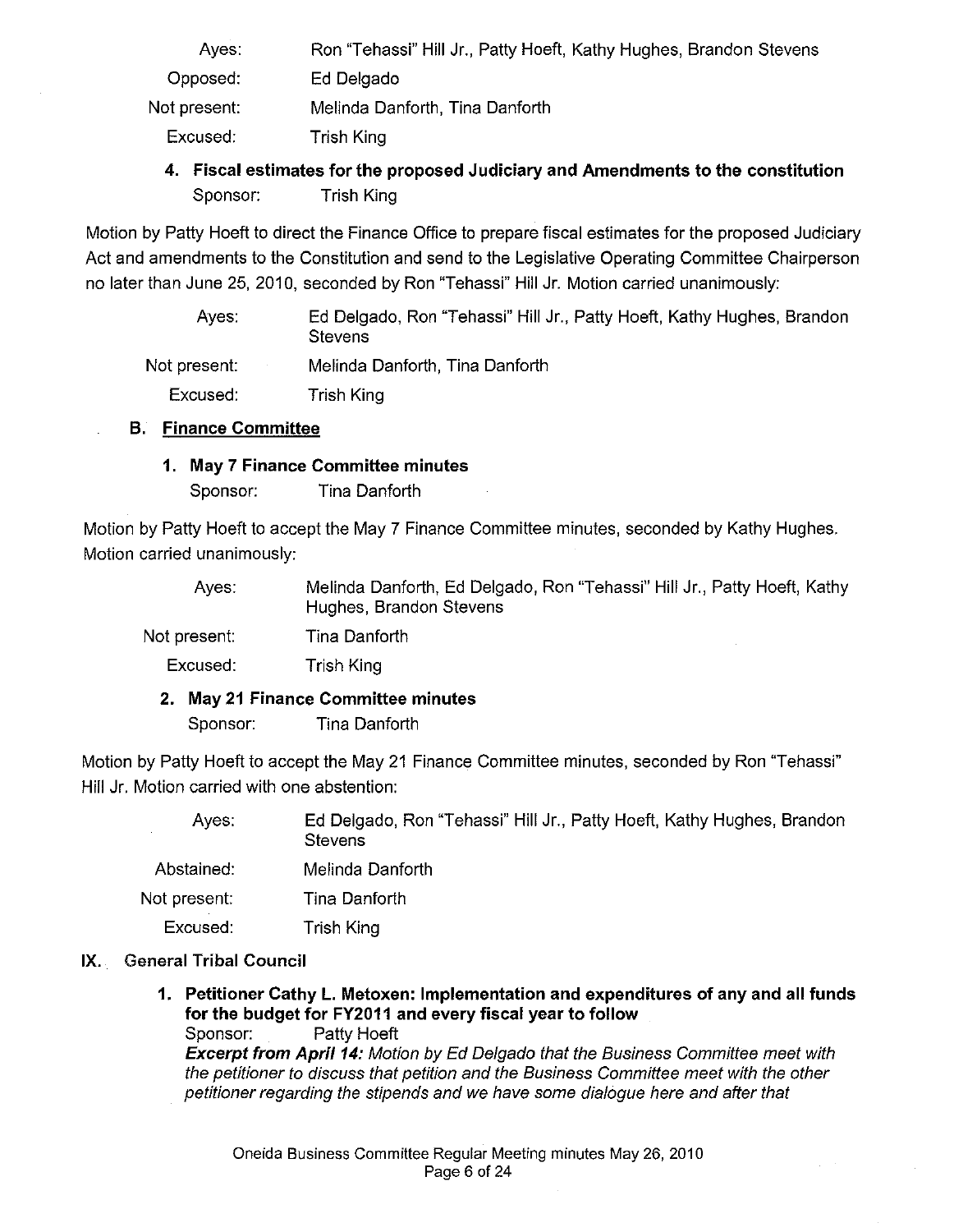dialogue, we schedule for those meetings if the petitioners so request, seconded by Melinda Danforth. Motion carried unanimously.

Motion by Ed Delgado to accept the verbal report regarding the Cathy L. Metoxen petition by the Tribal Secretary, seconded by Melinda Danforth. Motion carried unanimously:

> Ayes: Melinda Danforth, Ed Delgado, Ron "Tehassi" Hill Jr., Patty Hoeft, Kathy Hughes, Brandon Stevens

Not present: Tina Danforth

Excused: Trish King

**2. Petitioner Corrina Charles: Change GTC meeting stipend to \$50 retail card**  Sponsor: Patty Hoeft

**Excerpt from April 14:** Motion by Ed Delgado that the Business Committee meet with the petitioner to discuss that petition and the Business Committee meet with the other petitioner regarding the stipends and we have some dialogue here and after that dialogue, we schedule for those meetings if the petitioners so request, seconded by Melinda Danforth. Motion carried unanimously.

**Excerpt from May 12:** Motion by Patty Hoeft to acknowledge receipt of the administrative analysis of the petition by Corrina Charles to reduce the GTC meeting stipend and place that petition on the July 5 GTC semi-annual agenda, seconded by Trish King. Motion carried unanimously.

For the record: Ed Delgado said I do not support the petition to reduce the meeting stipend to a \$50 retail card, but I do support the right of the petitioner to bring it to GTC.

Motion by Patty Hoeft to table the Corrina Charles petition to later in the meeting, seconded by Ron "Tehassi" Hill Jr. Motion carried with one abstention:

| Ayes:        | Melinda Danforth, Ron "Tehassi" Hill Jr., Patty Hoeft, Kathy Hughes,<br><b>Brandon Stevens</b> |
|--------------|------------------------------------------------------------------------------------------------|
| Abstained:   | Ed Delgado                                                                                     |
| Not present: | Tina Danforth                                                                                  |
| Excused:     | Trish King                                                                                     |

Motion by Kathy Hughes to take the Corrina Charles petition from table, seconded by Patty Hoeft. Motion carried unanimously:

> Ayes: Melinda Danforth, Ed Delgado, Ron "Tehassi" Hill Jr., Patty Hoeft, Kathy Hughes, Brandon Stevens Absent: Tina Danforth

Excused: Trish King

Motion by Patty Hoeft to direct the Chairman's office to draft a letter to the General Tribal Council that will be the cover for this petition and in that letter will describe the different positions of each of the Business Committee members and for the Chairman to include his viewpoint due by June 1, seconded by Kathy Hughes. Motion carried with one abstention:

> Ayes: Melinda Danforth, Ed Delgado, Ron "Tehassi" Hill Jr., Patty Hoeft, Kathy **Hughes**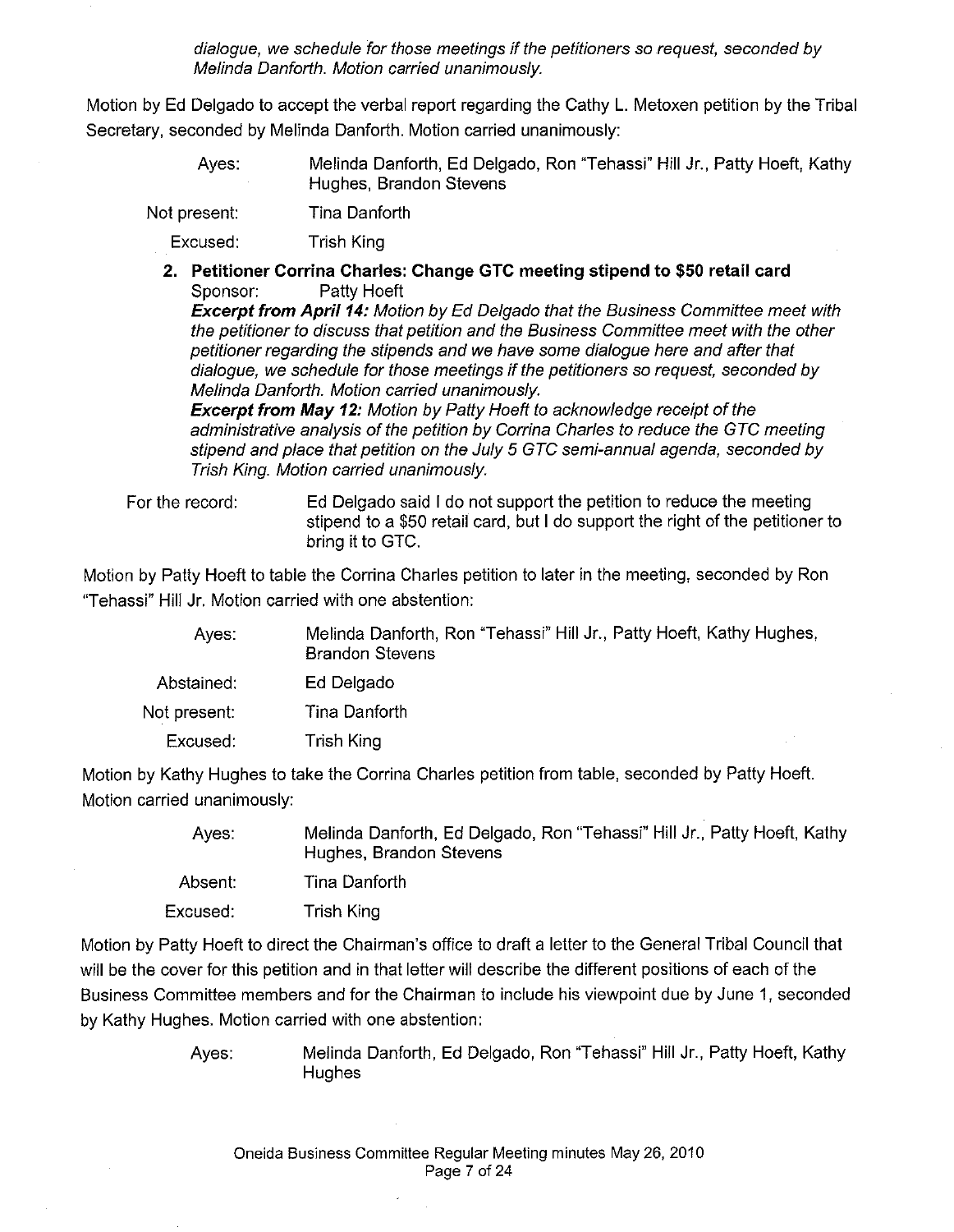Absent: Abstained: Tina Danforth Brandon Stevens

Excused: Trish King

### **3. GTC July 5 semi-annual draft agenda and packet for printing distribution**  Sponsor: Patty Hoeft

Motion by Patty Hoeft to table action on the semi-annual agenda packet until later in the meeting, seconded by Ron "Tehassi' Hill Jr. Motion carried with one abstention:

| Aves: .    | Melinda Danforth, Ed Delgado, Ron "Tehassi" Hill Jr., Patty Hoeft, Kathy<br>Hughes, Brandon Stevens |
|------------|-----------------------------------------------------------------------------------------------------|
| Abstained: | Tina Danforth                                                                                       |
| Excused:   | Trish King                                                                                          |

Motion by Tina Danforth to recess for lunch at 12:09 p.m. to 1 p.m., seconded by Ed Delgado. Motion carried with one opposed one abstention:

| Ayes:      | Melinda Danforth, Tina Danforth, Ed Delgado, Ron "Tehassi" Hill Jr.,<br>Kathy Hughes |
|------------|--------------------------------------------------------------------------------------|
| Opposed:   | <b>Patty Hoeft</b>                                                                   |
| Abstained: | <b>Brandon Stevens</b>                                                               |
| Excused:   | Trish King                                                                           |

Chairman Rick Hill called the meeting back to order at 1:05 p.m. with the following members present: Ed Delgado, Patty Hoeft, Ron "Tehassi" Hill Jr., Kathy Hughes, Brandon Stevens.

Motion by Kathy Hughes to take the General Tribal Council semi-annual agenda packet from the table, seconded by Patty Hoeft. Motion carried unanimously:

| Aves:        | Melinda Danforth, Ed Delgado, Ron "Tehassi" Hill Jr., Patty Hoeft, Kathy<br>Hughes, Brandon Stevens |  |
|--------------|-----------------------------------------------------------------------------------------------------|--|
| Not present: | Tina Danforth                                                                                       |  |
| Excused:     | Trish King                                                                                          |  |

Motion by Patty Hoeft to approve the semi-annual General Tribal Council packet and Treasurer's report as presented today with the corrections that we talked and the additions so that it can go to the printer by June 1, seconded by Ron "Tehassi" Hill Jr. Motion carried unanimously:

| Aves:        | Melinda Danforth, Ed Delgado, Ron "Tehassi" Hill Jr., Patty Hoeft, Kathy<br>Hughes, Brandon Stevens |
|--------------|-----------------------------------------------------------------------------------------------------|
| Not present: | Tina Danforth                                                                                       |
| Excused:     | Trish King                                                                                          |

### X. Follow-ups/BC directives

# **1. Community Sensitive Design update**

Sponsor: Bill Gollnick/Tana Aguirre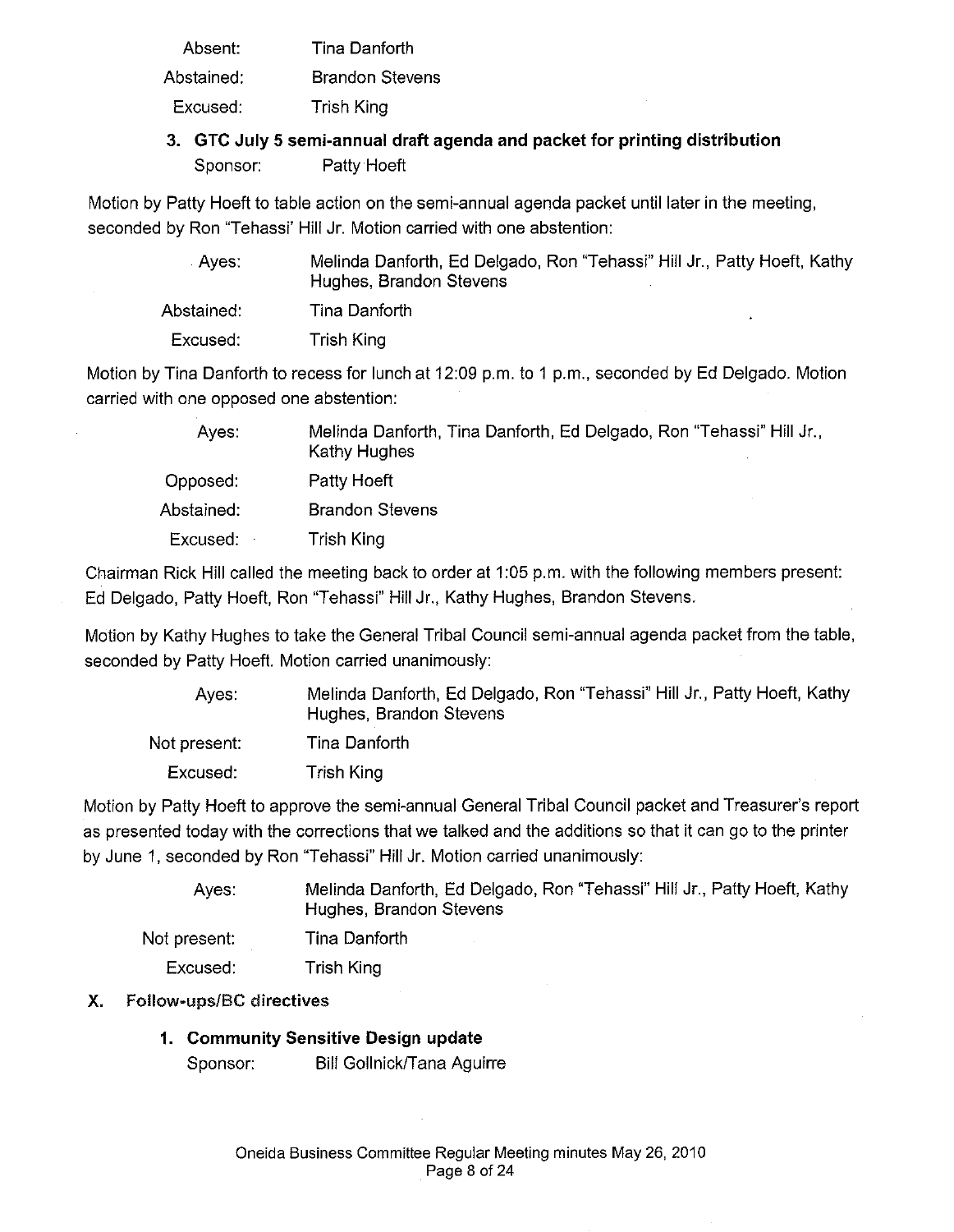Motion by Kathy Hughes to defer the Community Sensitive Design update to the June 9 Business Committee meeting, seconded by Ed Delgado. Motion carried unanimously:

- Ayes: Ed Delgado, Ron "Tehassi" Hill Jr., Patty Hoeft, Kathy Hughes, Brandon **Stevens**
- Not present: Melinda Danforth, Tina Danforth
	- Excused: Trish King

### **2. Stimulus Initiative report**

Sponsor: Debbie Thundercloud/Cheryl Stevens

Motion by Ed Delgado to accept the written Stimulus Initiative report, seconded by Patty Hoeft. Motion carried unanimously:

- Ayes: Ed Delgado, Ron "Tehassi" Hill Jr., Patty Hoeft, Kathy Hughes, Brandon **Stevens**
- Not present: Melinda Danforth, Tina Danforth

Excused: Trish King

**3. Indian Community Development block grant funds for rehabilitation of tribal member homes** 

Sponsor: Debbie Thundercloud **Excerpt from April 28:** Motion by Ed Delgado to direct the General Manager's office to seek federal funding preferably under the Indian Community Development Block Grant designated for the rehab for tribal member homes with a status report returned in two weeks, seconded by Melinda Danforth. Motion carried with two abstentions. **Excerpt from May** 12:Motion by Trish King to accept the Indian Community Development block grant funds for rehabilitation of tribal member homes status report and another due at the May 26 Business Committee meeting, seconded by Ed Delgado. Motion carried unanimously.

Motion by Patty Hoeft to defer the Indian Community Development block grant funds for rehabilitation of tribal member homes to the Community Development Planning Committee meeting for further discussion, seconded by Ed Delgado. Motion carried unanimously:

- Ayes: Ed Delgado, Ron "Tehassi" Hill Jr., Patty Hoeft, Kathy Hughes, Brandon **Stevens**
- Not present: Melinda Danforth, Tina Danforth
	- Excused: Trish King
	- **4. Resolution for Delegation of Authority to the Oneida Land Commission Over Certain Tribal Properties in New York**

Sponsor: Trish King

**Excerpt from April 28:** Motion by Tina Danforth that Standard Operating Procedures be developed by Land Management and in coordination with Land Commission that those Standard Operating Procedures be brought back to the Business Committee for review prior to execution and prior to entering into any leases at the May 26 Business Committee meeting, seconded by Ed Delgado. Motion carried unanimously.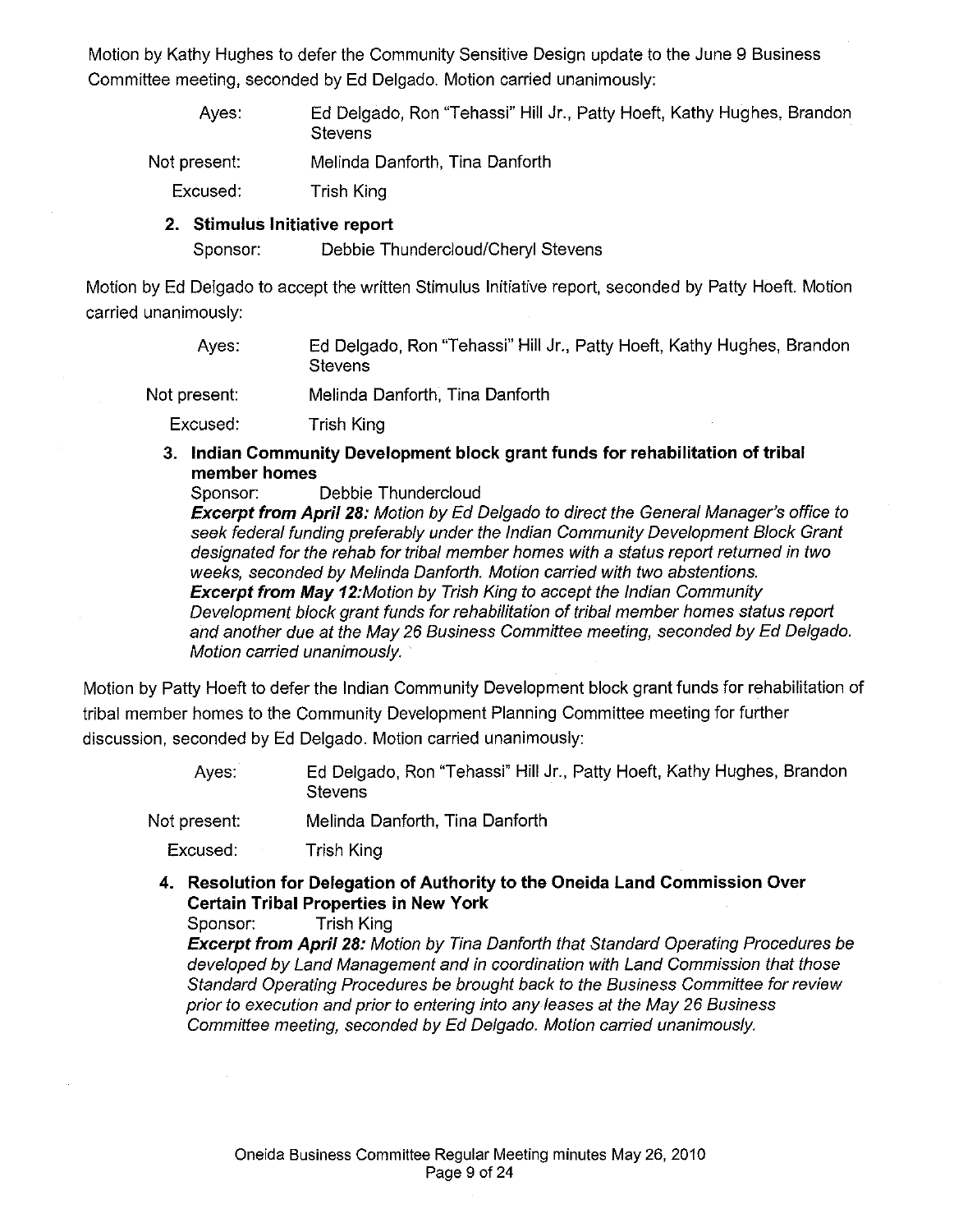Motion by Patty Hoeft to adopt the Resolution for Delegation for Authority to the Oneida Land Commission Over Certain Tribal Properties in New York and to defer the Standard Operating Procedures back to the Land Commission to return to the June 23 Business Committee meeting for consideration, seconded by Kathy Hughes. Motion carried unanimously:

> Ayes: Ed Delgado, Ron "Tehassi" Hill Jr., Patty Hoeft, Kathy Hughes, Brandon **Stevens**

Not present: Melinda Danforth, Tina Danforth

Excused: Trish King

**5. Gang-related activity in Oneida community re: Nuisance Ordinance**  Sponsor: Melinda Danforth/Oneida Gang Task Force **Excerpt from April 28:** Motion by Melinda Danforth to direct the Legislative Operating Committee to research and/or draft the Nuisance Ordinance as requested by the Oneida Gang Prevention Task Force due back in 30 days seconded by Ed Delgado. Motion carried unanimously.

Motion' by Patty Hoeft to accept the status report from the Legislative Operating Committee regarding a nuisance ordinance of gang-related activity in the Oneida community, seconded by Ed Delgado. Motion carried unanimously:

> Ayes: Ed Delgado, Ron "Tehassi" Hill Jr., Patty Hoeft, Kathy Hughes, Brandon **Stevens**

Not present: Melinda Danforth, Tina Danforth

Excused: Trish King

**6. Assessment of Indian preference department reporting structure**  Sponsor: Melinda Danforth

**Excerpt from Apri/14:** Motion by Melinda Danforth to request the Chief Financial Officer to assess where the Indian preference department best fits in the reporting structure of the organization structure with a report due back at the May 26 regular Business Committee meeting, seconded by Ed Delgado. Motion carried with one abstention.

Motion by Ron "Tehassi" Hill Jr. to defer the assessment of Indian preference department reporting structure for 30 days, seconded by Patty Hoeft. Motion carried unanimously:

> Ayes: Ed Delgado, Ron "Tehassi" Hill Jr., Patty Hoeft, Kathy Hughes, Brandon **Stevens**

Not present: Melinda Danforth, Tina Danforth

Excused: Trish King

**7. Key management positions filled with enrolled members status report**  Sponsor: Debbie Thundercloud **Excerpt from Feb. 10:** Motion by Patty Hoeft to accept the key management positions filled with enrolled members' status report and request another update in May 2010,

seconded by Ed Delgado. Motion carried unanimously.

Motion by Patty Hoeft to accept the General Manager's status report regarding filling key management positions with enrolled members and the General Manager continue to report on efforts to implement that in her monthly reports starting in June, seconded by Ed Delgado. Motion carried unanimously: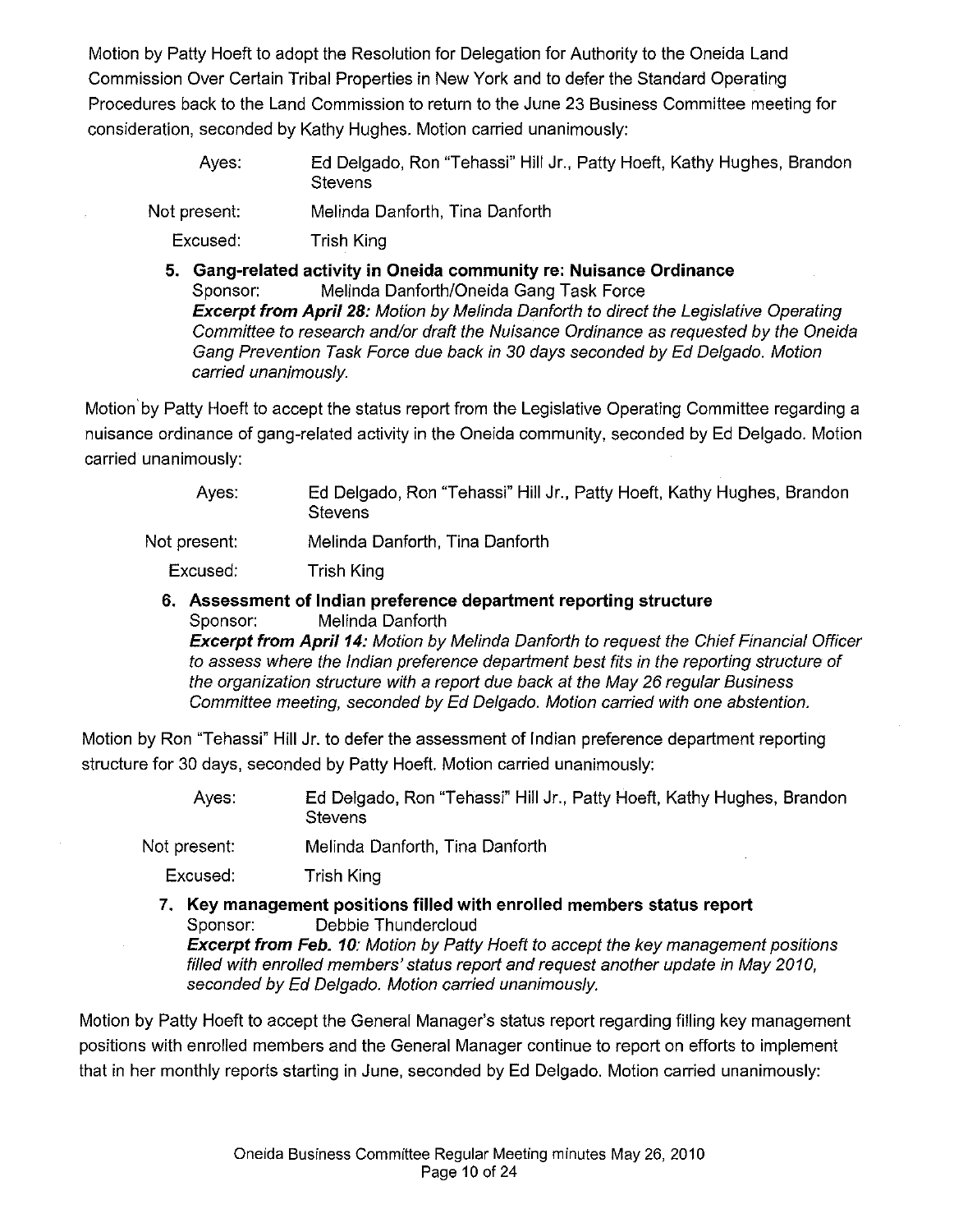| Ed Delgado, Ron "Tehassi" Hill Jr., Patty Hoeft, Kathy Hughes, Brandon<br><b>Stevens</b> |
|------------------------------------------------------------------------------------------|
| Melinda Danforth, Tina Danforth                                                          |
| Trish King                                                                               |
|                                                                                          |

### XI. Tabled Business

# **1. Anna John Nursing Home appointment recommendation**

Sponsor: **Excerpt from Apri/12:** Motion by Kathy Hughes to table the Anna John Nursing Home appointment recommendation, seconded by Brandon Stevens. Motion carried unanimously. **Excerpt from April 28:** No action taken. **Excerpt from May 12:** No action taken.

No action taken.

Not

### XII. New Business/Requests

### **1. Request for Law Office review of proposed Legislative Procedures Act**  Sponsor: Ed Delgado

Motion by Ed Delgado to ask for a review from the Oneida Law Office regarding section 16.5-5-7 of what effects of section 16.5-5 and 16.5-6 have on petitions submitted which request Special General Tribal Council meetings when the petitioner is requesting for the GTC to consider a proposed law be adopted, amended and/or repealed. Motion withdrawn.

Motion by Ed Delgado to seek a legal review from the Oneida Law office in two weeks regarding Councilman Delgado's May 17,.2010 memorandum titled, Request for Law Office Review of Proposed Legislative Procedures Act, seconded by Melinda Danforth. Motion carried unanimously:

| Aves:        | Melinda Danforth, Ed Delgado, Ron "Tehassi" Hill Jr., Patty Hoeft, Kathy<br>Hughes, Brandon Stevens |
|--------------|-----------------------------------------------------------------------------------------------------|
| t present: \ | Tina Danforth                                                                                       |
| Excused:     | Trish King                                                                                          |
|              |                                                                                                     |

**2. Oneida Tribe of Indians of WI and US EPA Region 5 Environmental Program Development and Implementation Agreement** 

Sponsor: Debbie Thundercloud

Motion by Melinda Danforth to approve the Oneida Tribe of Indians of Wisconsin and US EPA Region 5 Environmental Program Development and Implementation Agreement, seconded by Ron "Tehassi" Hill Jr. Motion carried unanimously:

Ayes: Not present: Melinda Danforth, Ed Delgado, Ron "Tehassi" Hill Jr., Patty Hoeft, Kathy Hughes, Brandon Stevens Tina Danforth

Excused: Trish King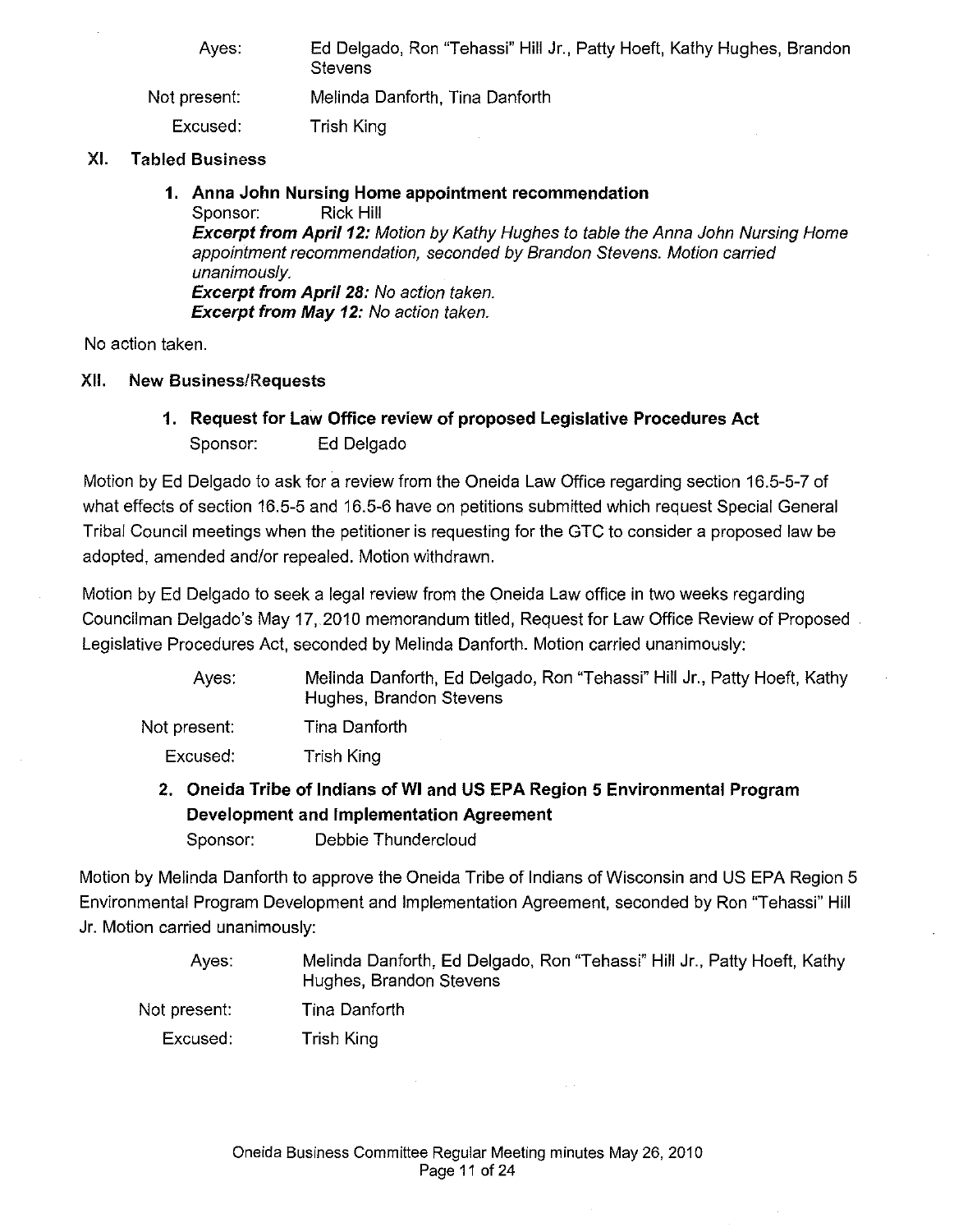### **3. Request number of non-medical positions that are paid more than \$90,000 and a**  total list of stipends paid to all corporate boards FY2010 to date Sponsor: Ed Delgado/tribal member

Motion by Ed Delgado to direct the General Manager to provide the information as stated and for the Chief of Staff to provide information for corporate boards to be brought back in two weeks, seconded by Patty Hoeft. Motion carried with one opposed and one abstention:

| Ayes:        | Ed Delgado, Ron "Tehassi" Hill Jr., Patty Hoeft, Kathy Hughes |
|--------------|---------------------------------------------------------------|
| Opposed:     | <b>Brandon Stevens</b>                                        |
| Abstained:   | Melinda Danforth                                              |
| Not present: | Tina Danforth                                                 |
| Excused:     | Trish King                                                    |
|              |                                                               |

### **4. Distribution of Green Bay Packers tickets**

Sponsor: Ed Delgado

Motion by Ed Delgado to defer the distribution of the Green Bay Packers tickets to the June 9 Business Committee meeting, seconded by Brandon Stevens. Motion carried unanimously:

Ayes: Not present: Melinda Danforth, Ed Delgado, Ron "Tehassi" Hill Jr., Patty Hoeft, Kathy Hughes, Brandon Stevens Tina Danforth

Excused: Trish King

### **5. Game farm proposal**

Sponsor: Ron "Tehassi" Hill Jr.

Motion by Ed Delgado to put this on the July 5 General Tribal Council agenda for consideration for funding for 2010, seconded by Brandon Stevens. Motion withdrawn.

Motion by Ron "Tehassi" Hill Jr. to defer to the Chief Financial Officer and the General Manager to finalize this business proposal including identified funding and to come back with an update at the June 23 Business Committee meeting, seconded by Brandon Stevens. Motion carried unanimously:

| Ayes: | Melinda Danforth, Ed Delgado, Ron "Tehassi" Hill Jr., Patty Hoeft, Kathy |
|-------|--------------------------------------------------------------------------|
|       | Hughes, Brandon Stevens                                                  |

Not present: Tina Danforth

Excused: Trish King

**6. MOA between the Oneida Business Committee and Oneida Land Commission**  Sponsor: Ron "Tehassi" Hill Jr.

Motion by Patty Hoeft *to* approve the Memorandum of Agreement Between the Oneida Business Committee and Oneida Land Commission, seconded by Ron "Tehassi" Hill Jr. Motion carried unanimously: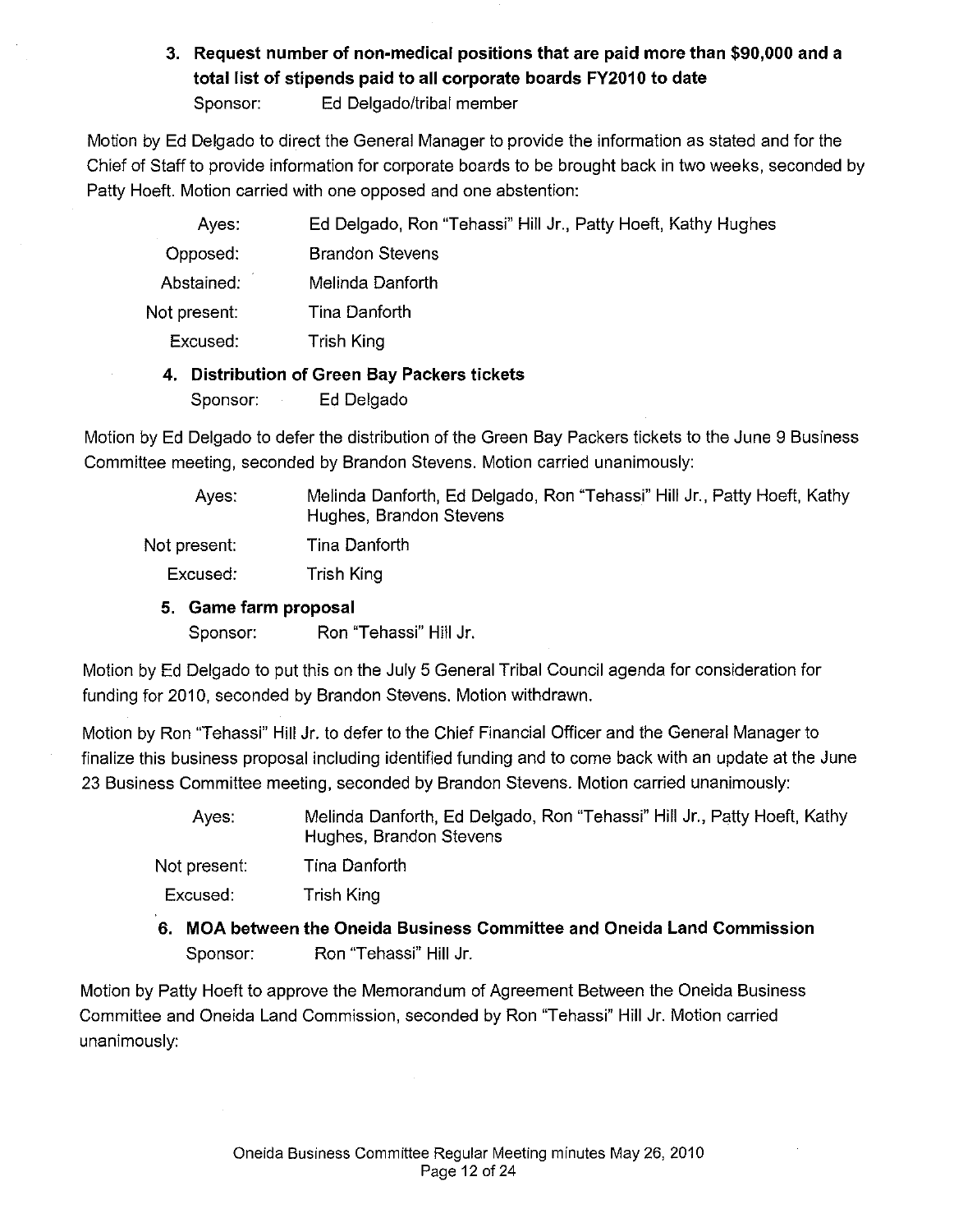| Aves:        | Melinda Danforth, Ed Delgado, Ron "Tehassi" Hill Jr., Patty Hoeft, Kathy |
|--------------|--------------------------------------------------------------------------|
|              | Hughes, Brandon Stevens                                                  |
| Not present: | Tina Danforth                                                            |
| Excused:     | Trish King                                                               |

Motion by Kathy Hughes to direct the General Manager work with the Land Management division to develop a public recording of land transactions for the tribe due back in 60 days, seconded by Ron "Tehassi" Hill Jr. Motion carried unanimously:

| Aves:        | Melinda Danforth, Ed Delgado, Ron "Tehassi" Hill Jr., Patty Hoeft, Kathy<br>Hughes, Brandon Stevens |
|--------------|-----------------------------------------------------------------------------------------------------|
| Not present: | Tina Danforth                                                                                       |
| Excused:     | Trish King                                                                                          |

### **7. Oneida Seven Generations Corporation appointment recommendations**  Sponsor: Rick Hill

Motion by Melinda Danforth to accept the recommendation of Tsyosha'aht Caterina Delgado to the Oneida Seven Generations Corporation Board, seconded by Ed Delgado. Motion carried unanimously:

> Ayes: Melinda Danforth, Ed Delgado, Ron "Tehassi" Hill Jr., Patty Hoeft, Kathy Hughes, Brandon Stevens

Not present: Tina Danforth

Excused: Trish King

Motion by Melinda Danforth to appoint Nathaniel King to the Oneida Seven Generations Corporation Board, seconded by Patty Hoeft. Motion carried unanimously:

> Ayes: Melinda Danforth, Ed Delgado, Ron "Tehassi" Hill Jr., Patty Hoeft, Kathy Hughes, Brandon Stevens

Not present: Tina Danforth

Excused: Trish King

### **8. Oneida Powwow Committee appointment recommendations**

Sponsor: Rick Hill

Motion by Ed Delgado to appoint Floyd Wayne Silas Jr. to the Oneida Powwow Committee, seconded by Melinda Danforth. Motion carried unanimously:

> Ayes: Melinda Danforth, Ed Delgado, Ron "Tehassi" Hill Jr., Patty Hoeft, Kathy Hughes, Brandon Stevens

Not present: Tina Danforth

Excused: Trish King

Motion by Melinda Danforth to approve the appointment of Rose Track to the Oneida Powwow Committee, seconded by Patty Hoeft. Motion carried unanimously:

> Ayes: Melinda Danforth, Ed Delgado, Ron "Tehassi" Hill Jr., Patty Hoeft, Kathy Hughes, Brandon Stevens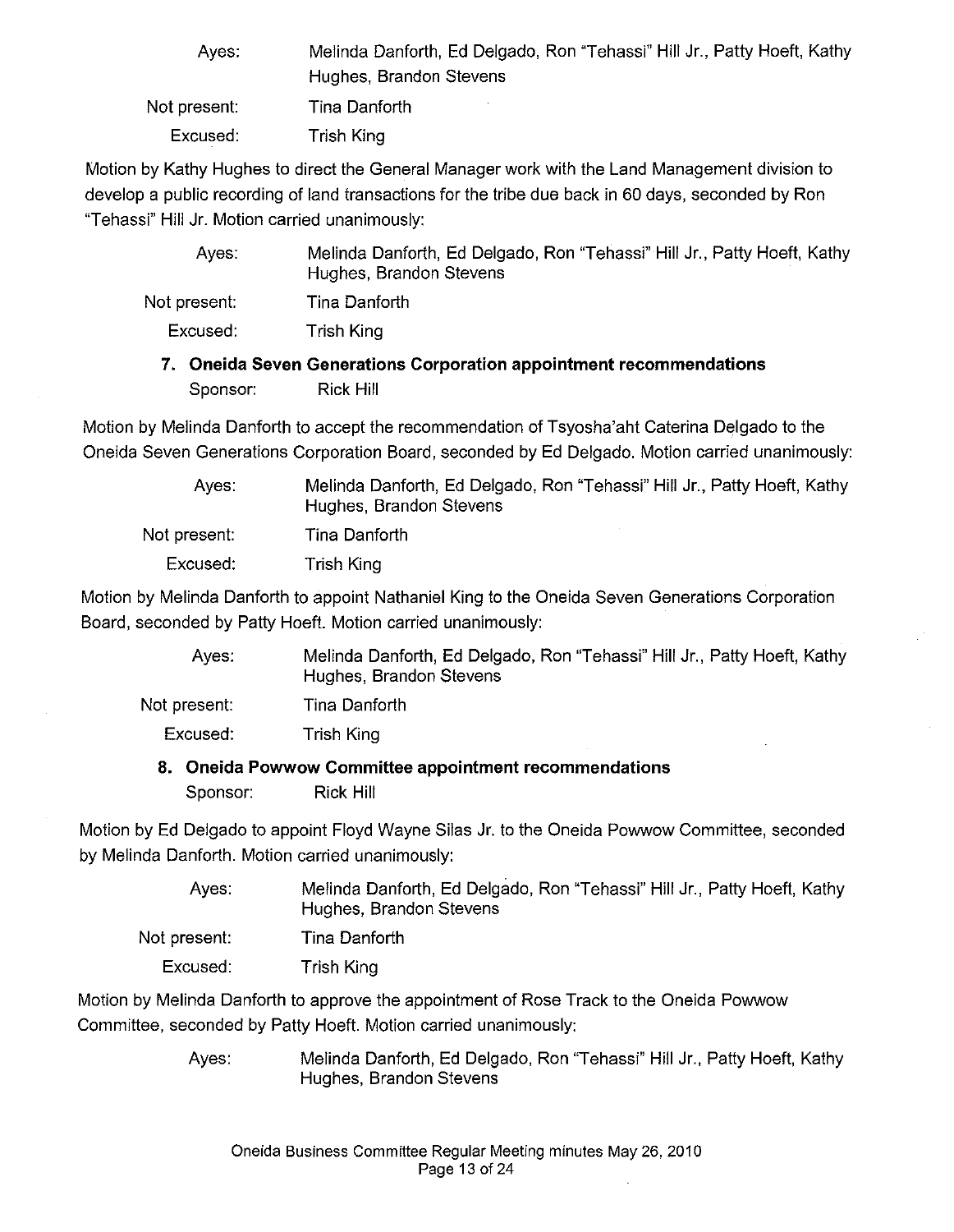| Not present: | Tina Danforth     |
|--------------|-------------------|
| Excused:     | <b>Trish King</b> |

Motion by Brandon Stevens to approve the appointment of Dennis Danforth Jr. to the Oneida Powwow Committee, seconded by Patty Hoeft. Motion carried with one abstention:

| Ayes:           | Ed Delgado, Ron "Tehassi" Hill Jr., Patty Hoeft, Kathy Hughes, Brandon<br><b>Stevens</b> |
|-----------------|------------------------------------------------------------------------------------------|
| Abstained:      | Melinda Danforth                                                                         |
| Not present:    | Tina Danforth                                                                            |
| For the record: | Melinda Danforth said I abstained because Dennis Jr. is my brother.                      |
| Excused:        | Trish King                                                                               |

### **9. Audit Committee appointment recommendations**

Sponsor: Rick Hill

Motion by Ed Delgado to approve the appointment of Jim Skenandore to be a member of the Oneida Audit Committee, seconded by Melinda Danforth . Motion carried with one abstention:

| Aves:                                               | Melinda Danforth, Ed Delgado, Ron "Tehassi" Hill Jr., Patty Hoeft, Kathy<br><b>Hughes</b> |
|-----------------------------------------------------|-------------------------------------------------------------------------------------------|
| Abstained:                                          | <b>Brandon Stevens</b>                                                                    |
| Not present:                                        | Tina Danforth                                                                             |
| Excused:                                            | Trish King                                                                                |
| 10. Oneida Library Board appointment recommendation |                                                                                           |

Sponsor: Rick Hill

Motion by Kathy Hughes to approve the appointment of Karen Coffey to the Oneida Library Board, seconded by Ron "Tehassi" Hill Jr. Motion carried unanimously:

> Ayes: Melinda Danforth, Ed Delgado, Ron "Tehassi" Hill Jr., Patty Hoeft, Kathy Hughes, Brandon Stevens

Not present: Excused: Tina Danforth Trish King

**11. Post for one five-year term vacancy for Oneida Seven Generations Corporation due to the resignation of Jim VanStippen** 

Sponsor: Patty Hoeft

Motion by Patty Hoeft to post one five-year term vacancy for Oneida Seven Generations Corporation due to the resignation of Jim VanStippen, seconded by Melinda Danforth. Motion carried unanimously:

- Ayes: Melinda Danforth, Ed Delgado, Ron "Tehassi" Hill Jr., Patty Hoeft, Kathy Hughes, Brandon Stevens
- Not present: Tina Danforth
	- Excused: Trish King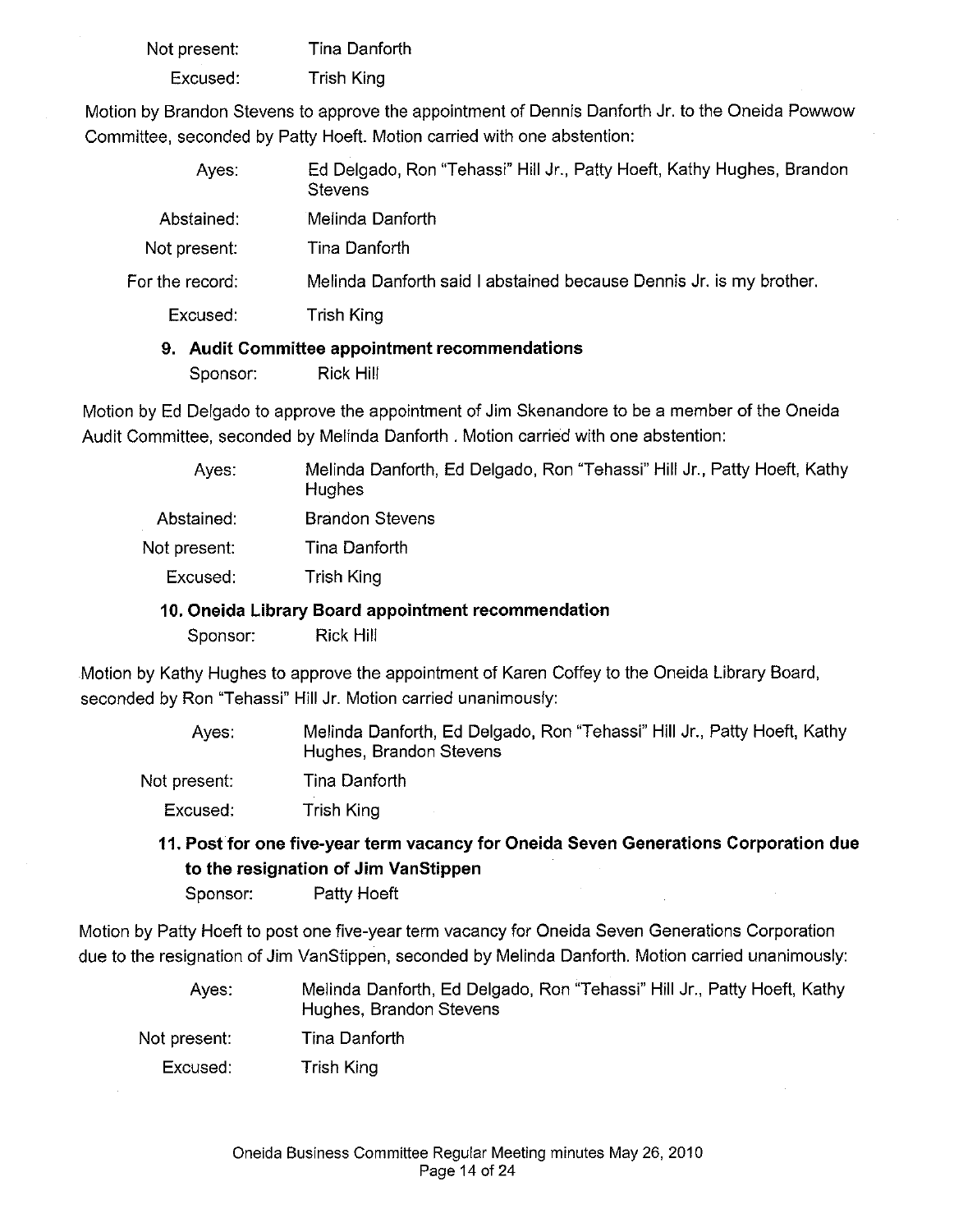# **12. Letters to Senators Dorgan, Kohl** re: **Support of S.1703 & letters to Chairman Rahal!, Representatives Kildee & Cold, and Congressman Kagen re: Support of HR 3742**

Sponsor: Patty Hoeft/Nathan King

Motion by Melinda Danforth to approve the letters to Senators Dorgan, Kohl, Chairman Rahall, Representatives Kildee and Cold, and Congressman Kagen, seconded by Patty Hoeft. Motion carried unanimously:

Ayes: Not present: Excused: Melinda Danforth, Ed Delgado, Ron "Tehassi" Hill Jr., Patty Hoeft, Kathy Hughes, Brandon Stevens Tina Danforth Trish King

### XIII. Cost containment FY2010 Exceptions

### **A. FY2010 Hiring Freeze Exceptions**

**1. Appeals Commission: Procedural exception to hire a Family Court Clerk**  Sponsor: Bill Gollnick

Motion by Ed Delgado to approve to the procedural exception to hire a Family Court Clerk, seconded by Kathy Hughes. Motion carried with one abstention:

> Ayes: Melinda Danforth, Ed Delgado, Ron "Tehassi" Hill Jr., Patty Hoeft, Kathy Hughes, Brandon Stevens

Abstained: Tina Danforth

Excused: Trish King

### **2. MIS: Five new positions**

Sponsor: Debbie Thundercloud

Motion by Tina Danforth to deny the request for five new MIS positions, seconded by Kathy Hughes.

Motion by Patty Hoeft to table the five new MIS positions until we get information later today from the full Executive Team on their recommendation, seconded by Ed Delgado. Motion carried with two opposed:

| Ayes:           | Melinda Danforth, Ed Delgado, Ron "Tehassi" Hill Jr., Patty Hoeft,<br><b>Brandon Stevens</b>                                                                                                                                                                                                                                                                                                                                                                                                                                                                                                        |
|-----------------|-----------------------------------------------------------------------------------------------------------------------------------------------------------------------------------------------------------------------------------------------------------------------------------------------------------------------------------------------------------------------------------------------------------------------------------------------------------------------------------------------------------------------------------------------------------------------------------------------------|
| Opposed:        | Tina Danforth, Kathy Hughes                                                                                                                                                                                                                                                                                                                                                                                                                                                                                                                                                                         |
| Excused:        | Trish King                                                                                                                                                                                                                                                                                                                                                                                                                                                                                                                                                                                          |
| For the record: | Tina Danforth said I opposed the motion to table because delaying a<br>decision does not help the organization and doesn't help this body up<br>here. These are critical decisions that are being made today and<br>everyday and every time we go into cost containment exceptions. And<br>one of the things that was said to us at the community meeting last night<br>for the budget. I had five community meetings this past month and one of<br>the things said was it that we continue to make exceptions every week<br>even though we have cost containment. Everybody in the organization is |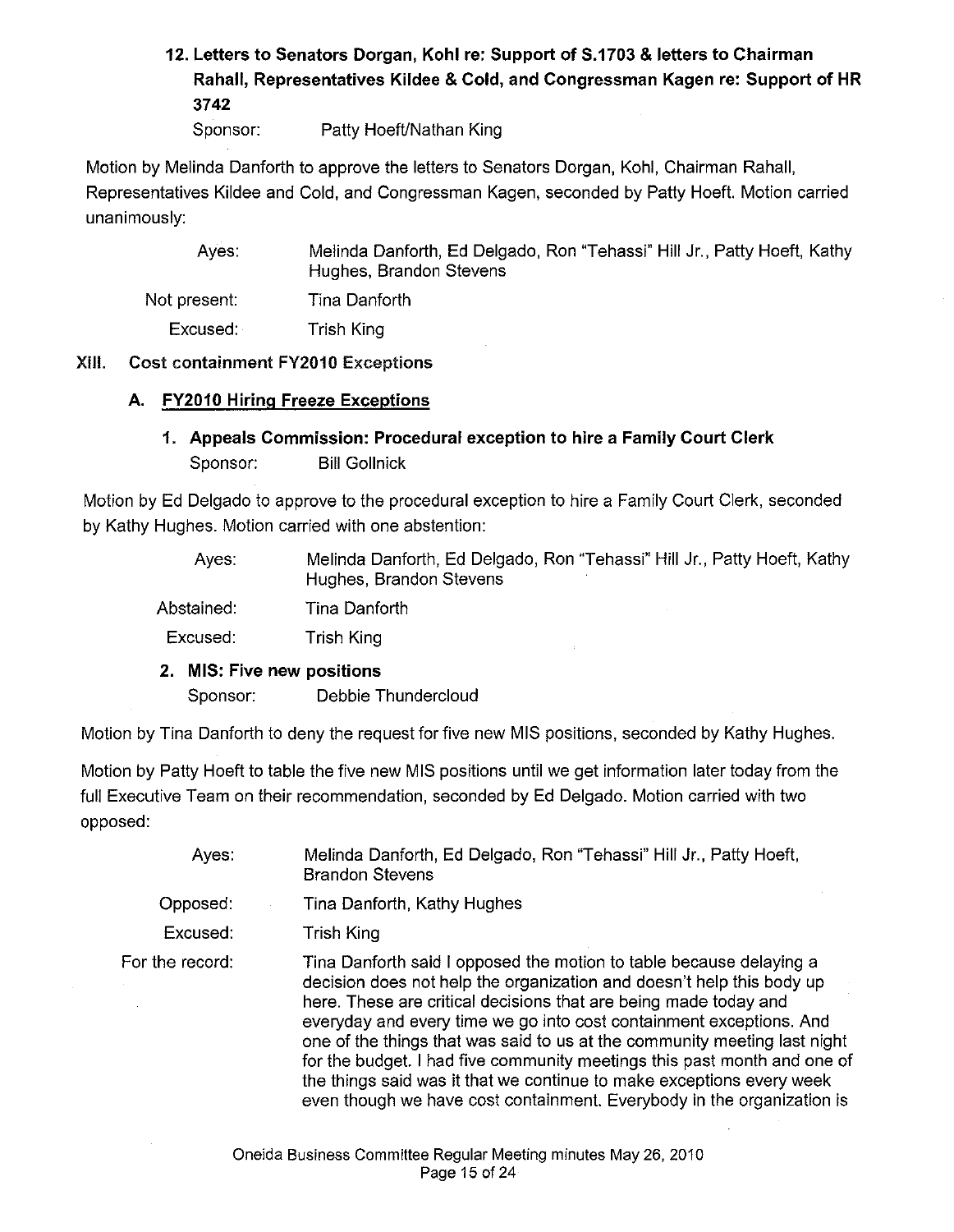expected to bear down and get the job done to do more with less. Yet we continue to address cost containment exceptions and I was asked, what is the cost to all the exceptions that we made? We've made 55 positions I was told last night that we allowed to be the exception to cost containment. We allowed 55 positions this year to go forward even though we are in cost containment and that was part of the delivery of about managers needing to manage. That's not happening either. But those are not necessary my comments but the feedback I got from the community meetings. That's my consideration of why I am opposing.

### **3. MIS: Post two MIS positions due to reassignments in Gaming**

Sponsor: Debbie Thundercloud

Motion by Patty Hoeft to table the posting of two MIS positions due to reassignments in gaming, seconded by Kathy Hughes. Motion carried with one opposed:

| Aves:    | Melinda Danforth, Ed Delgado, Ron "Tehassi" Hill Jr., Patty Hoeft, Kathy<br>Hughes, Brandon Stevens |
|----------|-----------------------------------------------------------------------------------------------------|
| Opposed: | Tina Danforth                                                                                       |
| Excused: | Trish King                                                                                          |

## **4. Police Department: Procedural exception to fill Chief of Police, Sergeant, Community Resource Officer and Full-time Dispatcher vacancies**

Sponsor: Ed Delgado/Rich Van Boxtel

Motion by Patty Hoeft to table the Police Department requests, seconded by Tina Danforth. Motion failed with one for and five opposed and one abstained:

| Ayes:      | Patty Hoeft                                                                                   |
|------------|-----------------------------------------------------------------------------------------------|
| Opposed:   | Melinda Danforth, Ed Delgado, Ron "Tehassi" Hill Jr., Kathy Hughes,<br><b>Brandon Stevens</b> |
| Abstained: | Tina Danforth                                                                                 |
| Excused:   | Trish King                                                                                    |

Motion by Ed Delgado to approve the procedural exception to fill the chief of Police, Sergeant, Community Resource Office and Full-time Dispatcher vacancies, seconded by Brandon Stevens. Motion carried with five for, one opposed and one abstained:

| Ayes:      | Melinda Danforth, Ed Delgado, Ron "Tehassi" Hill Jr., Kathy Hughes,<br><b>Brandon Stevens</b> |
|------------|-----------------------------------------------------------------------------------------------|
| Opposed:   | Tina Danforth                                                                                 |
| Abstained: | Patty Hoeft                                                                                   |
| Excused:   | Trish King                                                                                    |
|            |                                                                                               |

### **B. Elimination Food. Beverage and related Open Purchase order exceptions**

**1. WE Indians program reimbursement of youth conference fees at \$200**  Sponsor: Debbie Thundercloud/Mark W. Powless

 $\bar{z}$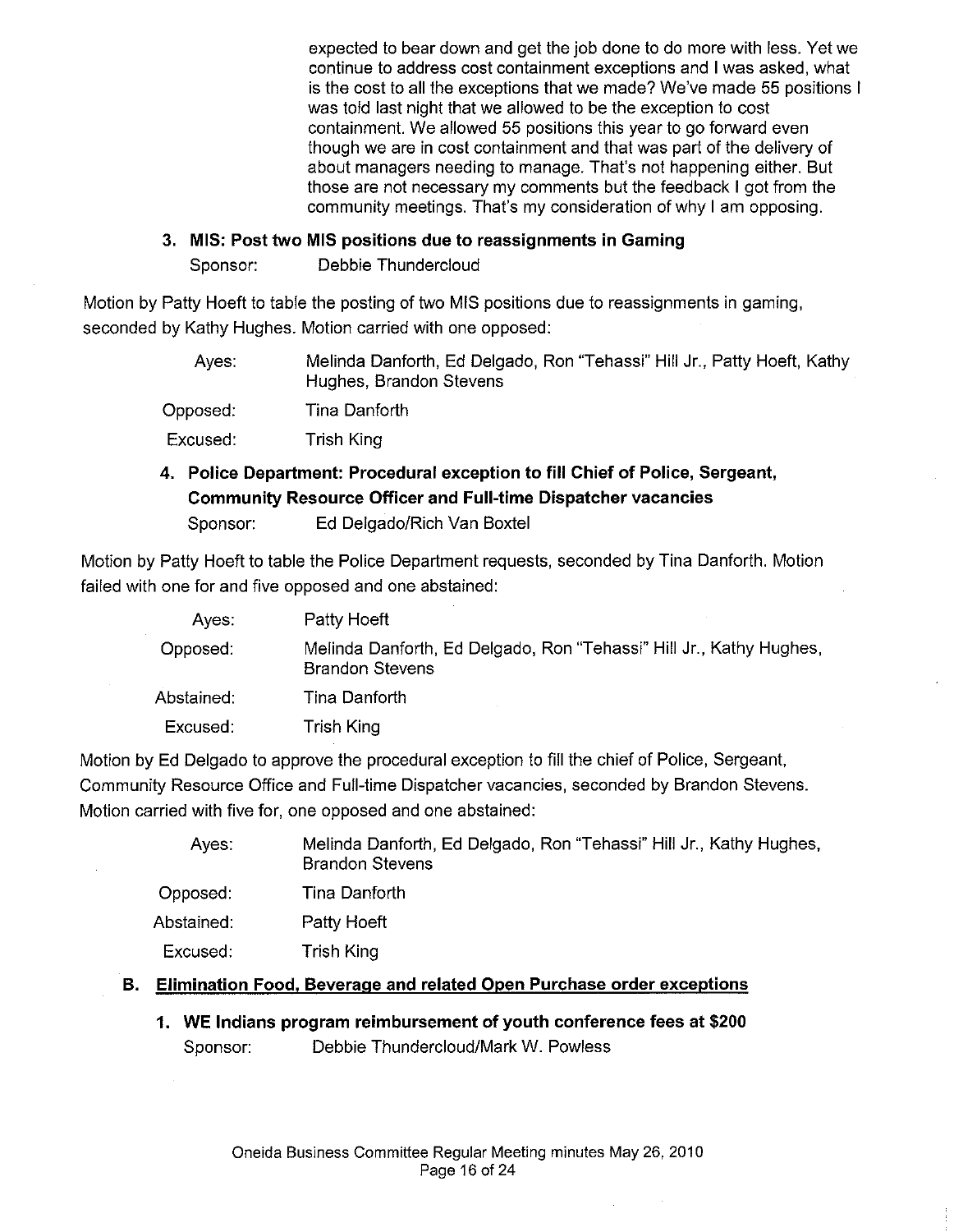Motion by Ed Delgado to approve the WE Indians Program reimbursement of youth conference fees at \$200 and to defer to the General Manager's office, seconded by Brandon Stevens. Motion carried unanimously:

> Ayes: Melinda Danforth, Tina Danforth, Ed Delgado, Ron "Tehassi" Hill Jr., Patty Hoeft, Kathy Hughes, Brandon Stevens

Excused: Trish King

### **2. Tribal contribution for SEOTS youth program at \$1,665.25**  Sponsor: Debbie Thundercloud/Mark W. Powless

Motion by Melinda Danforth to approve tribal contribution for the SEOTS youth program at \$1,665.25, seconded by Ed Delgado. Motion carried with one abstention:

> Ayes: Melinda Danforth, Ed Delgado, Ron "Tehassi" Hill Jr., Patty Hoeft, Kathy Hughes, Brandon Stevens

Abstained: Tina Danforth

Excused: Trish King

### **3. SEOTS vehicle purchase at \$45,000**

Sponsor: Debbie Thundercloud/Mark W. Powless

Motion by Ed Delgado to approve the SEOTS vehicle purchase at \$45,000, seconded by Patty Hoeft. Motion carried with one abstention:

> Ayes: Melinda Danforth, Ed Delgado, Ron "Tehassi" Hill Jr., Patty Hoeft, Kathy Hughes, Brandon Stevens

Abstained: Tina Danforth

Excused: Trish King

**4. Website development at \$25,000** 

Sponsor: Patty Hoeft

Motion by Patty Hoeft to approve the website development at \$25,000. Motion failed due to lack of second.

Motion by Tina Danforth to deny the request, seconded by Kathy Hughes. Motion carried with four for and three opposed:

| Ayes:           | Ed Delgado, Ron "Tehassi" Hill Jr., Patty Hoeft,                                                                                                                                                          |
|-----------------|-----------------------------------------------------------------------------------------------------------------------------------------------------------------------------------------------------------|
| Opposed:        | Melinda Danforth, Tina Danforth, Kathy Hughes, Brandon Stevens                                                                                                                                            |
| Excused:        | Trish King                                                                                                                                                                                                |
| For the record: | Tina Danforth said I supported the denial not only because of cost<br>containment measures but because I think this should have been an<br>initiative from the MIS department. That's where this belongs. |
| For the record: | Patty Hoeft said this was an attempt to provide a secure sight for tribal<br>members to get access to information anywhere and anytime and<br>unfortunately that won't happen for them.                   |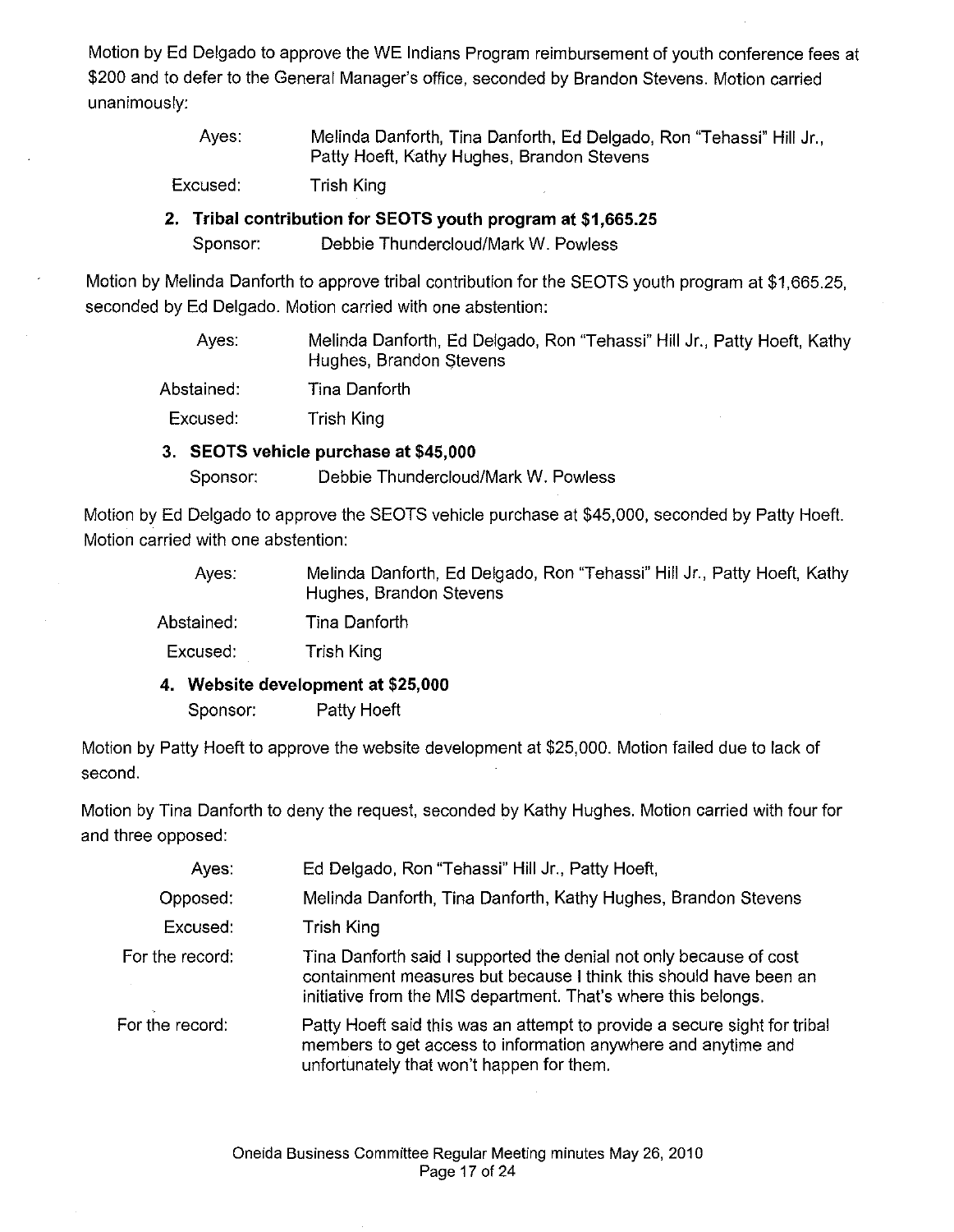### **C. Elimination Out-of-State Travel Exceptions, unless emergency, certification requirements and government official travel**

**1. Judicial System: 12 staff to attend semi-annual retreat June 8-10, Carter, WI**  Sponsor: Rick Hill

Motion by Ed Delgado to approve the Judicial System request. Motion failed due to lack of second.

Motion by Ed Delgado to approve the travel request for three people and training for 11 people, seconded by Tina Danforth. Motion carried with one abstention:

| Ayes:           | Melinda Danforth, Tina Danforth, Ed Delgado, Ron "Tehassi" Hill Jr.,<br>Kathy Hughes, Brandon Stevens                                                                                                                                                                                   |
|-----------------|-----------------------------------------------------------------------------------------------------------------------------------------------------------------------------------------------------------------------------------------------------------------------------------------|
| Abstained:      | Patty Hoeft                                                                                                                                                                                                                                                                             |
| Excused:        | Trish King                                                                                                                                                                                                                                                                              |
| For the record: | Tina Danforth said the consideration for the training was because it's in-<br>state and because it really only needed a procedural for the number of<br>people versus the training itself. It's not really a cost containment issue,<br>it's a procedural exception on a tribal policy. |

### **2. Dental: Teneille Johnson to attend Dentrix Users conference June 10-13, Las Vegas, NV at \$1,057.78**

Sponsor: Debbie Thundercloud/Tenielle Johnson

Motion by Kathy Hughes to approve Teneille Johnson and Lisa Everson to attend Dentrix Users conference June 10-13, Las Vegas, NV, seconded by Melinda Danforth. Motion carried with one abstention:

> Ayes: Melinda Danforth, Ed Delgado, Ron "Tehassi" Hill Jr., Patty Hoeft, Kathy Hughes, Brandon Stevens

Abstained: Tina Danforth

Excused: Trish King

### **3. Dental: Lisa Everson to attend Dentrix Users conference June 10-13, Las Vegas, NV at \$1,057.78**

Sponsor: Debbie Thundercloud/Lisa Everson

Combined with no. 2 above.

## **4. Legislative Affairs: Tana Aguirre as Native Vote Coordinator to attend NCAI Native Vote training June 20-23, Rapid City, SD**

Sponsor: Bill Gollnick/Nathan King

Motion by Kathy Hughes to approve Tana Aguirre to attend NCAI Vote training June 20 through 23, Rapid City, SD, seconded by Tina Danforth. Motion carried with

### XIV. Additions

### **1. Boys and Girls Club concern**

Sponsor: Patty Hoeft/Madelyn Genskow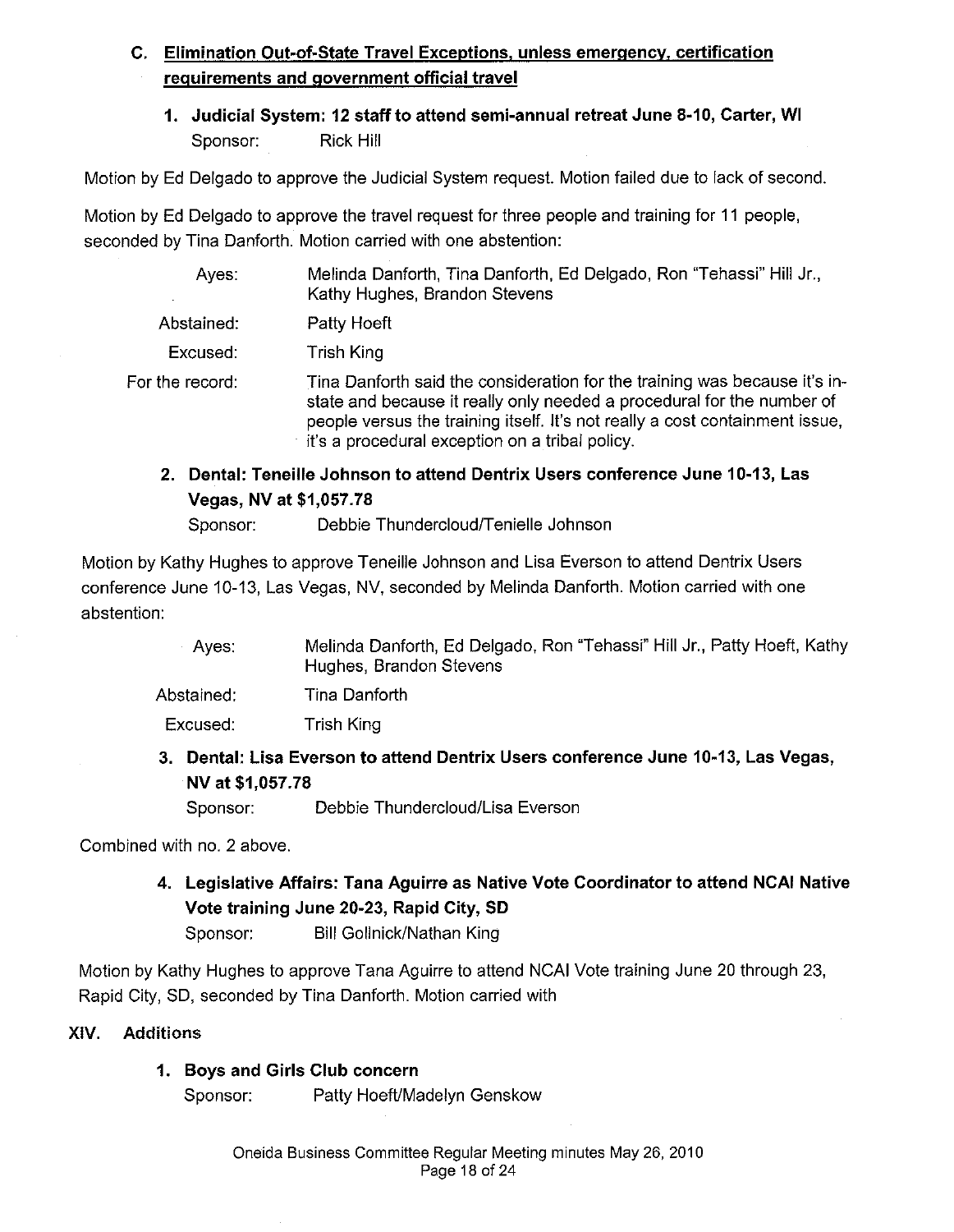Motion by Ed Delgado to accept Madelyn Genskow's report on the Boys and Girls Club as information, seconded by Kathy Hughes. Motion carried unanimously:

> Ayes: Melinda Danforth, Tina Danforth, Ed Delgado, Ron "Tehassi" Hill Jr., Patty Hoeft, Kathy Hughes, Brandon Stevens

Excused: Trish King

Amendment to the main motion by Brandon Stevens to submit Chairman Rick Hill's report about the Boys and Girls Club for the record, seconded by Ron "Tehassi" Hill Jr. Motion carried unanimously:

> Ayes: Melinda Danforth, Tina Danforth, Ed Delgado, Ron "Tehassi" Hill Jr., Patty Hoeft, Kathy Hughes, Brandon Stevens

Excused: Trish King

\*This item was taken up as item no. 3 after Oath of Office.

### **2. Oneida hymnals**

Sponsor: Patty Hoeft/Madelyn Genskow

Motion by Melinda Danforth to request the Oneida School Board to develop a report on the status of the directive and to come back in 60 days for the Business Committee's consideration to forward to General Tribal Council to resolve this issue, seconded by Ed Delgado. Motion carried unanimously:

> Ayes: Melinda Danforth, Tina Danforth, Ed Delgado, Ron "Tehassi" Hill Jr., Patty Hoeft, Kathy Hughes, Brandon Stevens

Excused: Trish King

Motion by Ed Delgado to direct the Oneida School Board to bring forward to the Business Committee also in that report covered in the first motion, an implementation plan for the General Tribal Council directive on how the school will comply for the upcoming school year, seconded by Patty Hoeft. Motion carried unanimously:

> Ayes: Excused: Melinda Danforth, Tina Danforth, Ed Delgado, Ron "Tehassi" Hill Jr., Patty Hoeft, Kathy Hughes, Brandon Stevens Trish King

\*This item was taken up as item no. 4 after Oath of Office.

### **3. Food and beverage request for Contract Health**

Sponsor: Debbie Thundercloud

Motion by Kathy Hughes to approve the food and beverage request for an outreach event for the Oneida Health Center June 3 and 4 from the General Manager, seconded by Patty Hoeft. Motion carried with two abstentions:

- Ayes: Ed Delgado, Ron "Tehassi" Hill Jr., Patty Hoeft, Kathy Hughes, Brandon **Stevens**
- Abstained: Melinda Danforth, Tina Danforth
- Excused: Trish King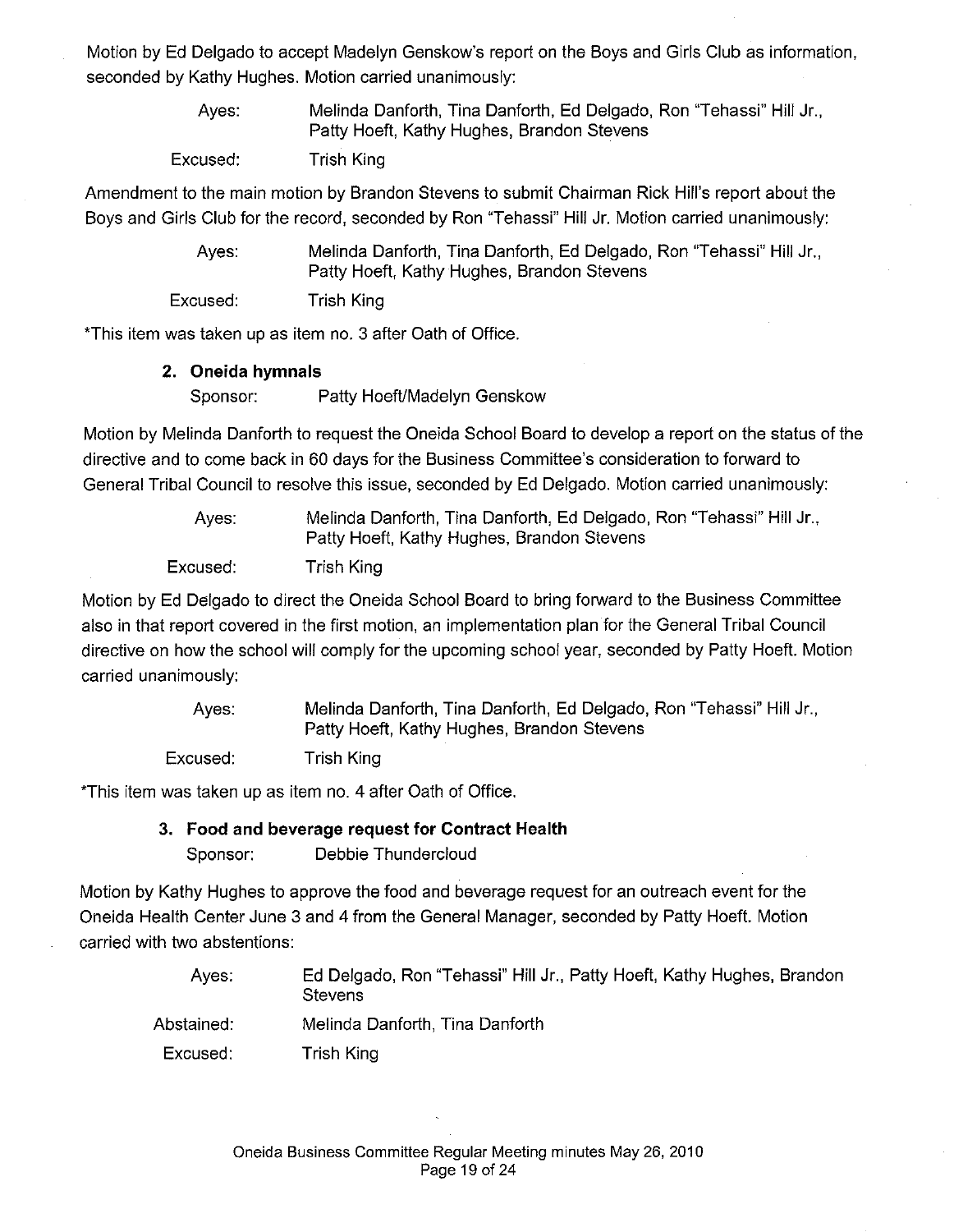### XV. Action in open session on items from Executive Session Discussion meeting of May 25, 2010

### A. Executive Managers monthly reports

### 1. Gaming General Manager monthly report

Motion by Patty Hoeft to accept the Gaming General Manager monthly report, seconded by Kathy Hughes. Motion carried with two abstentions:

> Ayes: Abstained: Excused: Ed Delgado, Ron "Tehassi" Hill Jr., Patty Hoeft, Kathy Hughes, Brandon **Stevens** Melinda Danforth, Tina Danforth Trish King

### 2. Chief Financial Officer monthly report

Motion by Patty Hoeft to accept the Chief Financial Officer monthly report, seconded by Brandon Stevens. Motion carried with one abstention:

> Ayes: Abstained: Tina Danforth, Ed Delgado, Ron "Tehassi" Hill Jr., Patty Hoeft, Kathy Hughes, Brandon Stevens Melinda Danforth

Excused: Trish King

### 3. Chief Counsel report

Motion by Patty Hoeft to accept the Chief Counsel verbal monthly report, seconded by Kathy Hughes. Motion carried with two abstentions:

| Aves:           | Ed Delgado, Ron "Tehassi" Hill Jr., Patty Hoeft, Kathy Hughes, Brandon<br><b>Stevens</b> |
|-----------------|------------------------------------------------------------------------------------------|
| Abstained:      | Melinda Danforth, Tina Danforth                                                          |
| Excused:        | Trish King                                                                               |
| For the record: | Tina Danforth said I abstained because I asked for a written report.                     |

Motion by Kathy Hughes to approve travel for fee-to-trust related meetings for two attorneys, Becky Webster and Jim Bittorf, seconded by Ed Delgado. Motion carried with one abstention:

| Aves:      | Tina Danforth, Ed Delgado, Ron "Tehassi" Hill Jr., Patty Hoeft, Kathy<br>Hughes, Brandon Stevens |
|------------|--------------------------------------------------------------------------------------------------|
| Abstained: | Melinda Danforth                                                                                 |
| Excused:   | Trish King                                                                                       |

### B. Follow-ups/BC directives

1. Land acquisition recommendation forwarded to July GTC semi-annual meeting Sponsor: Bill Gollnick **Excerpt from May 12:** Motion by Trish King to defer the land acquisition recommendation to the May 26 Business Committee meeting and request a written recommendation, seconded by Patty Hoeft. Motion carried unanimously.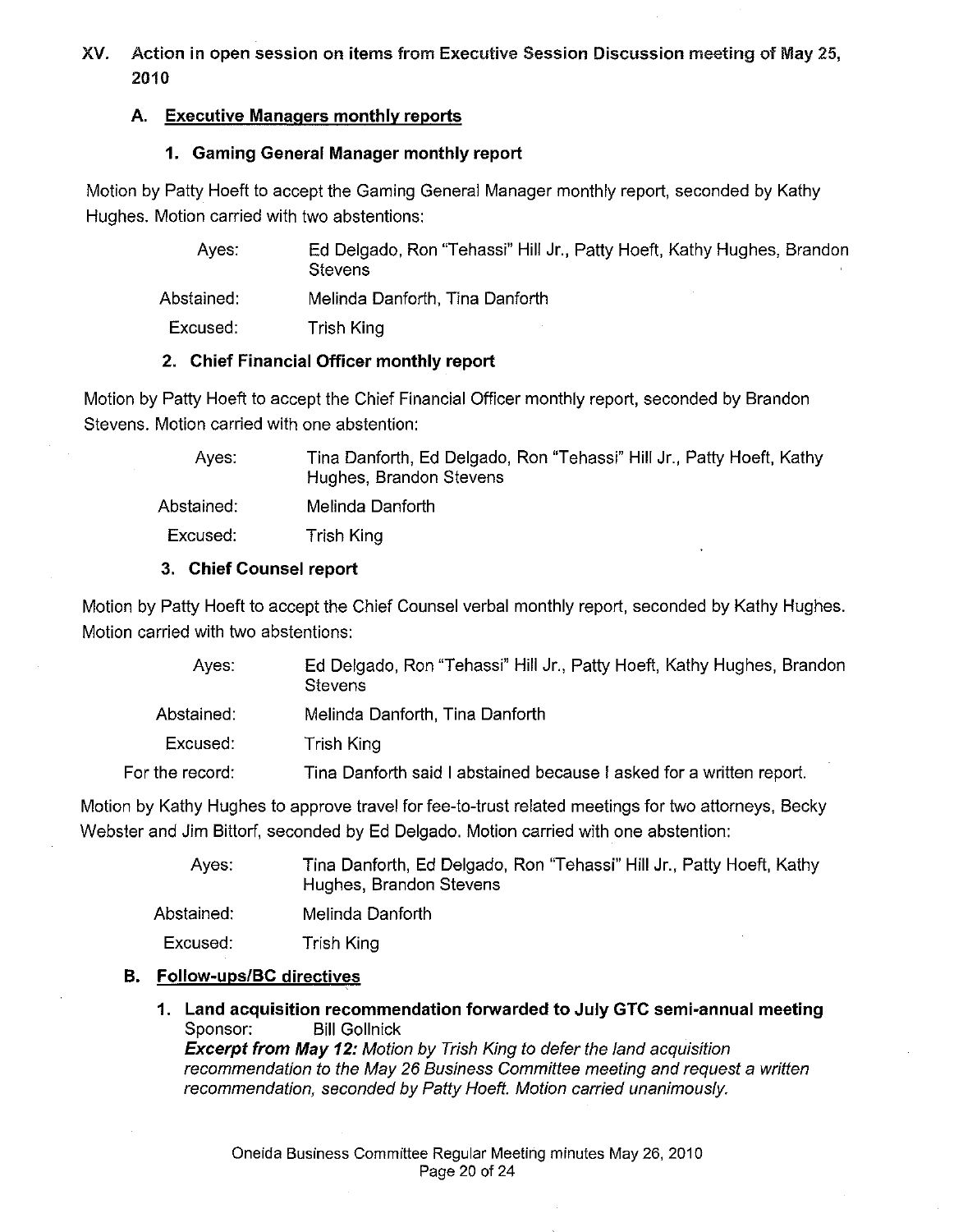Motion by Ron "Tehassi" Hill Jr. to approve the land acquisition recommendation to be forwarded to the July 5 semi-annual meeting for consideration, seconded by Brandon Stevens. Motion carried unanimously:

> Ayes: Melinda Danforth, Tina Danforth, Ed Delgado, Ron "Tehassi" Hill Jr., Patty Hoeft, Kathy Hughes, Brandon Stevens

Excused: Trish King

**2. Oneida Total Integrated Enterprises Corporation appointments recommendation**  Sponsor: Rick Hill

**Excerpt from May 12:** Motion by Patty Hoeft to defer the Oneida Total Integrated Enterprises Corporation appointments recommendation to the May 26 Business Committee meeting, seconded by Ed Delgado. Motion carried unanimously.

Motion by Ed Delgado to appoint Jackie Zalim to the Oneida Total Integrated Enterprises Corporation Board, seconded by Patty Hoeft. Motion carried with four for and three opposed:

| Ayes:    | Tina Danforth, Ed Delgado, Patty Hoeft, Kathy Hughes,     |
|----------|-----------------------------------------------------------|
| Opposed: | Melinda Danforth, Ron "Tehassi" Hill Jr., Brandon Stevens |
| Excused: | Trish King                                                |

Motion by Kathy Hughes to appoint Thomas Garvey to the Oneida Total Integrated Enterprises Corporation Board, seconded by Ed Delgado. Motion carried with five for and two opposed.

- Ayes: Tina Danforth, Ed Delgado, Ron "Tehassi" Hill Jr., Patty Hoeft, Kathy Hughes
- Opposed: Melinda Danforth, Brandon Stevens
- Excused: Trish King
- For the record: Brandon Stevens said I didn't vote for Jackie Zalim because based on her professionalism I believe she is a very capable person but the OTIE board calls for specific qualifications and I don't think she meets those qualifications for an engineering firm and there's also an OTIE operating agreement that we all agreed at one point that needs to be considered when considering these appointments that OTIE carries on the good work that it's been doing these past few years. So I just wanted to acknowledge the operating agreement as we make these decisions.
- For the record: Melinda Danforth said I got to briefly read through the resumes of all the applicants for the board and Jackie's resume wasn't in here so that is the reason for my opposition.

\*This item was taken up as item no. 2 after Oath of Office.

**3. Request a list of medical leave related to "stress" broken down by division and employee cost for FY09 and current 2010** 

Sponsor: Larry Barton

**Excerpt from April 14:** Motion by Kathy Hughes to direct the Chief Financial Officer to request a report from our insurance administrator with a breakdown on the categories of leave of absence requests comparing 2009 to 2010 to this point, due back in 30 days, May 26 seconded by Ed Delgado. Motion carried unanimously.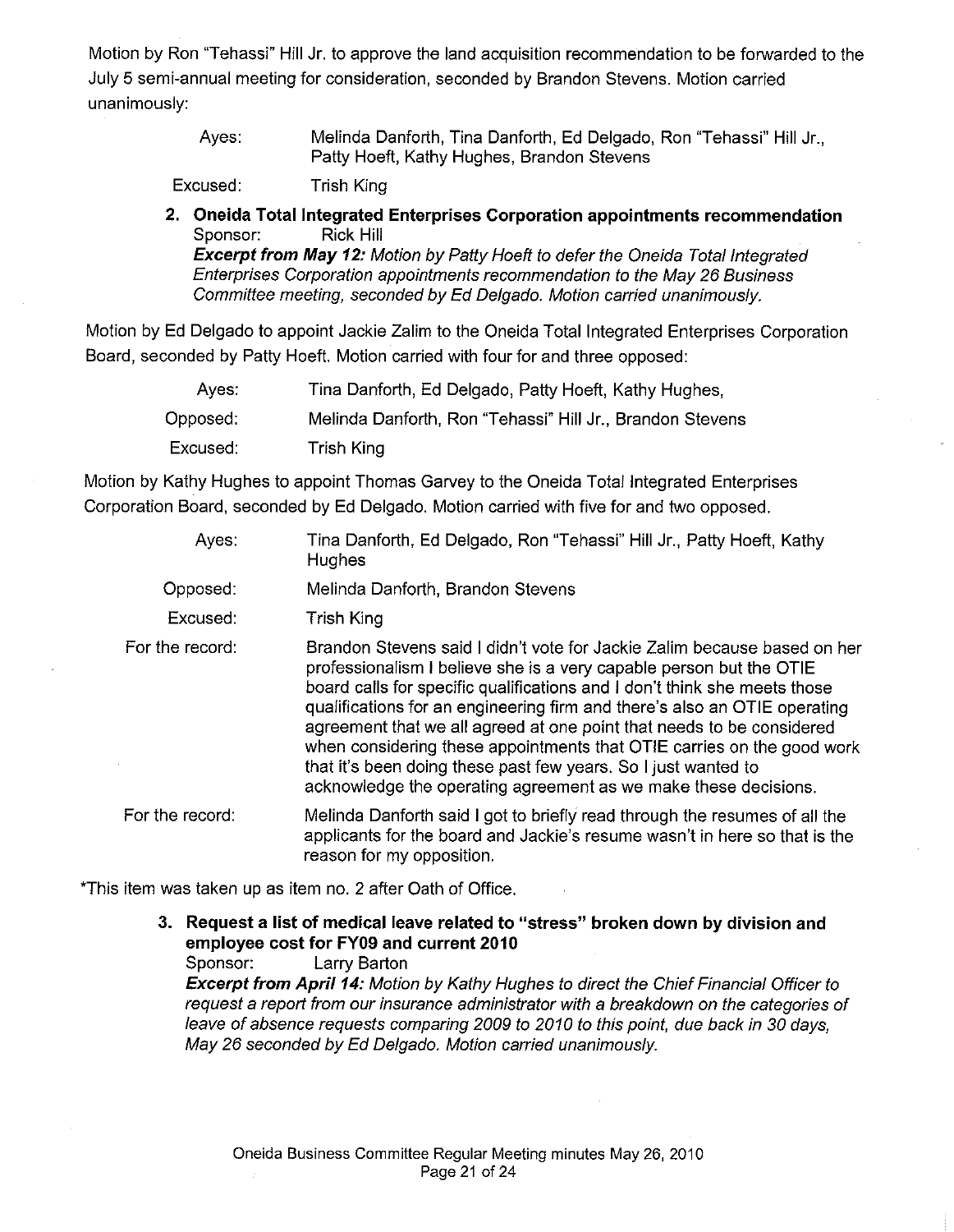Motion by Kathy Hughes to accept the "stress" related report as information, seconded by Ed Delgado. Motion carried unanimously:

> Ayes: Melinda Danforth, Ed Delgado, Ron "Tehassi" Hill Jr., Patty Hoeft, Kathy Hughes, Brandon Stevens

Not present: Tina Danforth

Excused: Trish King

### **4. Village of Ashwaubenon service agreement**  Sponsor: Jo Anne House **Excerpt from March 24:** Motion by Patty Hoeft to accept the Ashwaubenon service

agreement verbal update and request another update in May, seconded by Brandon Stevens. Motion carried unanimously.

No update.

### **C. New Business/Requests**

### **1. 89 new Oneida enrollments**

Sponsor: Ed Delgado/Cindy Niesen

Motion by Patty Hoeft to approve the 89 Oneida enrollments, seconded by Brandon Stevens. Motion carried unanimously:

> Ayes: Melinda Danforth, Ed Delgado, Ron "Tehassi" Hill Jr., Patty Hoeft, Kathy Hughes, Brandon Stevens

Absent: Tina Danforth

Excused: Trish King

### **2. Land acquisition funding plan**

Sponsor: Ron "Tehassi" Hill Jr.

Motion by Ron to defer to the Chief Financial Officer for a financial impact analysis due back in 30 days, seconded by Melinda Danforth. Motion carried with one opposed:

| Ayes:           | Melinda Danforth, Ron "Tehassi" Hill Jr., Patty Hoeft, Kathy Hughes,<br><b>Brandon Stevens</b>                                                                                                                                                                  |
|-----------------|-----------------------------------------------------------------------------------------------------------------------------------------------------------------------------------------------------------------------------------------------------------------|
| Opposed:        | Ed Delgado                                                                                                                                                                                                                                                      |
| Absent:         | Tina Danforth                                                                                                                                                                                                                                                   |
| Excused:        | Trish King                                                                                                                                                                                                                                                      |
| For the record: | Ed Delgado said I opposed because a request for \$12 million for land<br>acquisition would mean far too many lay offs for tribal members.                                                                                                                       |
| For the record: | Brandon Stevens said I agree with Councilman Delgado about the \$12<br>million but also put into context that we are asking the CFO to look at the<br>level of land acquisition money not just specifically point out that's just a<br>\$12 million allocation. |
|                 |                                                                                                                                                                                                                                                                 |

### **3. Oneida Bay Bancorporation, Inc. appointment recommendations**  Sponsor: Rick Hill

Motion by Tina Danforth to appoint Diane House and Pete King Ill to the Bay Bank Board, seconded by Melinda Danforth.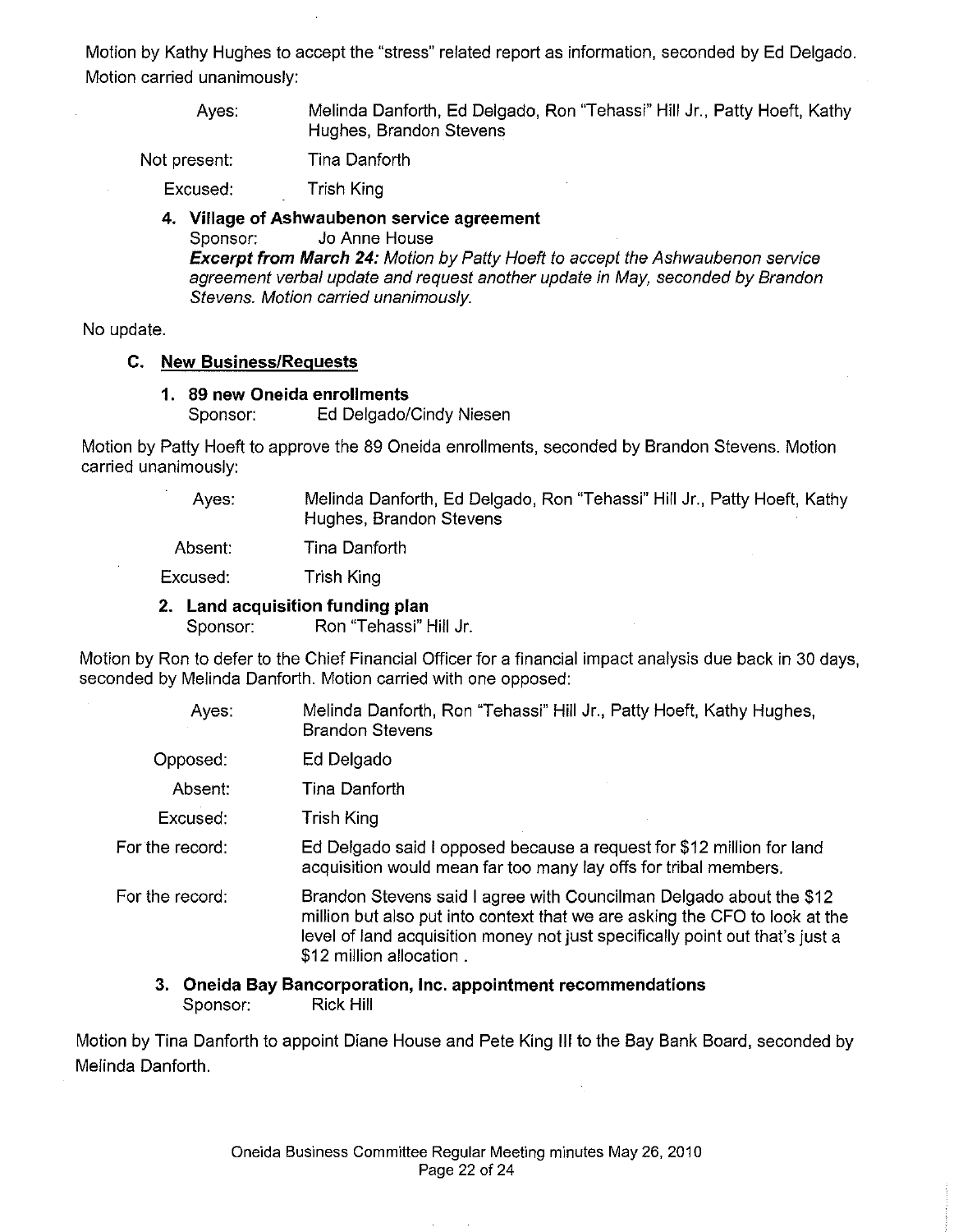Amendment to the main motion by Patty Hoeft to separate votes for each appointee, seconded by Ed Delgado. Motion carried with four for and three opposed:

| Aves:    | Melinda Danforth, Tina Danforth, Ed Delgado, Ron "Tehassi" Hill Jr., |
|----------|----------------------------------------------------------------------|
| Opposed: | Patty Hoeft, Kathy Hughes, Brandon Stevens                           |
| Excused: | Trish King                                                           |

Motion by Tina Danforth to appoint Pete King Ill to the Bay Bank Board, seconded by Melinda Danforth. Motion carried with four for and three opposed:

| Ayes:           | Melinda Danforth, Tina Danforth, Ron "Tehassi" Hill Jr., Brandon Stevens                                                                                                                                                                                                                                                                 |
|-----------------|------------------------------------------------------------------------------------------------------------------------------------------------------------------------------------------------------------------------------------------------------------------------------------------------------------------------------------------|
| Opposed:        | Ed Delgado, Patty Hoeft, Kathy Hughes                                                                                                                                                                                                                                                                                                    |
| Excused:        | Trish King                                                                                                                                                                                                                                                                                                                               |
| For the record: | Patty Hoeft said I voted no only because there were only four candidates<br>who applied for the Bay Bank Board, John Breninuger, Jeff House, Pete<br>King and Diane House and I was supporting that we re-post. It seems that<br>we recycle the same names for boards and it would have been good to<br>recruit new people to the board. |

\*This Item taken up as no. 1 after Oath of Office.

### **4. Indian Land Tenure Grant** re: **Central Oneida Redevelopment Project**  Sponsor: Debbie Thundercloud/Fred Muscavitch

Motion by Ron "Tehassi" Hill Jr. to approve the Indian Land Tenure Grant re: Central Oneida Redevelopment Project grant, seconded by Patty Hoeft. Motion carried with one abstention:

| Ayes: | Ed Delgado, Ron "Tehassi" Hill Jr., Patty Hoeft, Kathy Hughes, Brandon |
|-------|------------------------------------------------------------------------|
|       | Stevens                                                                |

Abstention: Melinda Danforth

Not present: Tina Danforth

Excused: Trish King

For the record: Kathy Hughes said that it is understood that we are applying for these grants but we may not be accepting them if they are awarded unless we can put them in the budget for the matches.

**5. Indian Land Tenure Grant re: Origin Beef Herd Expansion Project**  Sponsor: Debbie Thundercloud/Fred Muscavitch

Motion by Ron ''Tehassi" Hill Jr. to approve the Indian Land Tenure Grant re: Origin Beef Herd Expansion Project, seconded by Ed Delgado. Motion carried with one abstention:

| Ayes: | Ed Delgado, Ron "Tehassi" Hill Jr., Patty Hoeft, Kathy Hughes, Brandon |
|-------|------------------------------------------------------------------------|
|       | Stevens                                                                |

- Abstention: Melinda Danforth
- Tina Danforth Not present:
	- Trish King Excused: